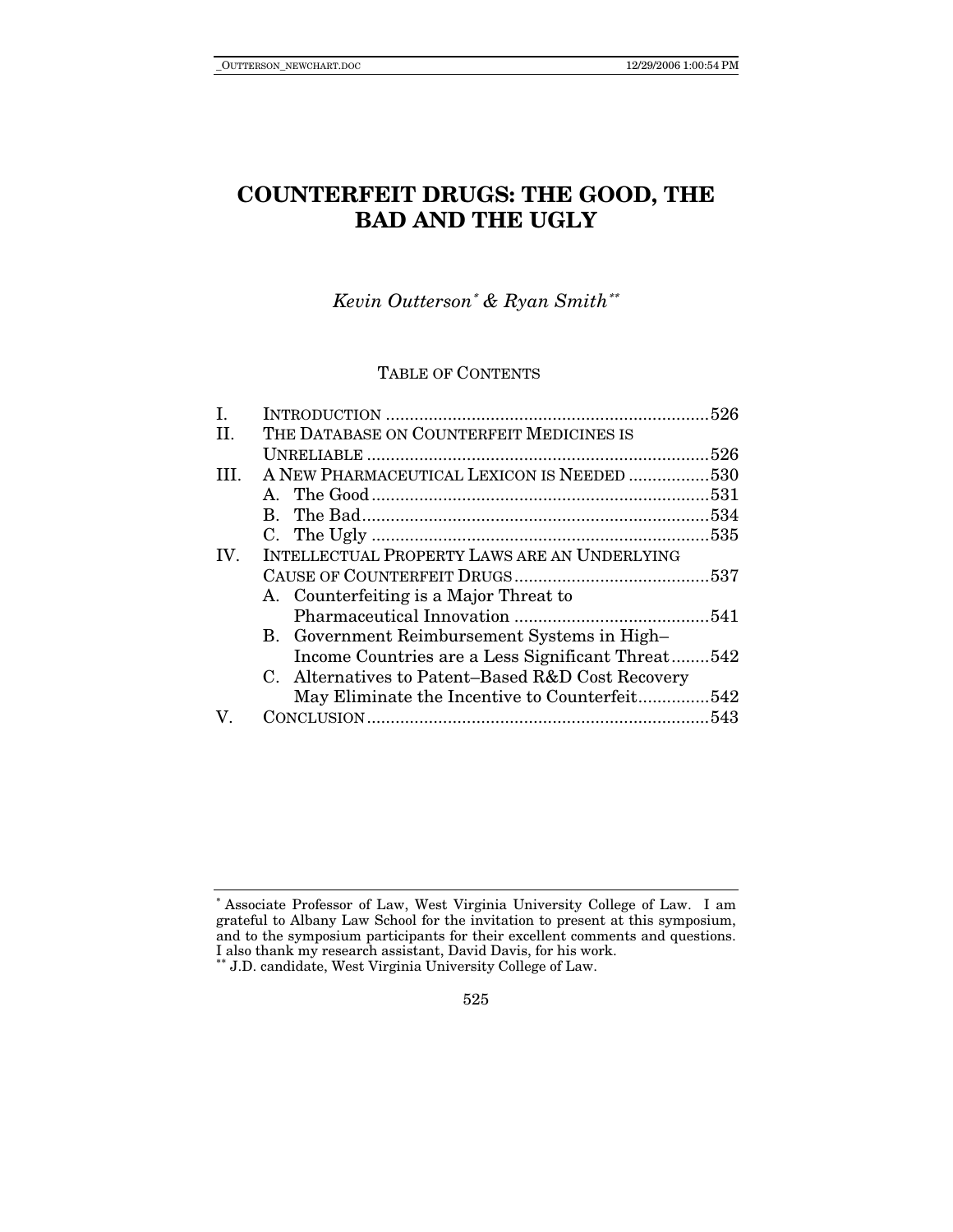### I. INTRODUCTION

When I chose the title, *Counterfeit Drugs: The Good, the Bad*  and the Ugly,<sup>1</sup> some of my colleagues at this symposium blanched. They understood counterfeit drugs as *Bad* and *Ugly*, but resisted categorizing any counterfeit drug as *Good*. This article is intended to be provocative; challenging some of the conventional wisdom concerning counterfeit drugs.

We start with the fact that reports about the scope of pharmaceutical counterfeiting are remarkably anecdotal rather than empirical. As a professor once chided me, the plural of anecdote is not data. The Food and Drug Administration (FDA) and the World Health Organization (WHO) must undertake comprehensive market surveillance to establish the true scope of the counterfeiting problem.

We also must speak more clearly about counterfeit drugs; with an improved lexicon. It is misleading to pretend that cross– border drugs from Canada and contaminated water passed off as erythropoietin (Epoetin alfa) by criminal gangs are similar issues. They have quite distinct causes, effects and indicated solutions.

Finally, and perhaps most controversially, this article identifies the underlying cause of drug counterfeiting as the legal system of intellectual property laws. We briefly explore alternative systems which would accomplish recovery of R&D expenditures without the patent rents which attract counterfeiting.

## II. THE DATABASE ON COUNTERFEIT MEDICINES IS UNRELIABLE

Information about counterfeit medicines is everywhere: press reports,<sup>2</sup> WHO fact sheets,<sup>3</sup> FDA press releases,<sup>4</sup> U.S.

<sup>1</sup> With apologies to Clint Eastwood and Sergio Leone (1967).

<sup>2</sup> Associated Press, *FDA: Al–Qaida Could Poison Medicines*, MSNBC, Aug. 12, 2004, *available at* http://msnbc.msn.com/id/5682351. 3 See WORLD HEALTH ORG., FACT SHEET NO. 275, SUBSTANDARD AND

COUNTERFEIT MEDICINES (Nov. 2003), *available at* http://www.who.int/ mediacentre/factsheets/2003/fs275/ (reporting that the FDA estimates that 10% of the global medicine market is made up of counterfeits and "up to 25% of the medicines consumed in poor countries are counterfeit or substandard.") [hereinafter WHO FACT SHEET].

<sup>&</sup>lt;sup>4</sup> Press Release, U.S. Food and Drug Admin., FDA Alerts U.S. Residents to Recall of Counterfeit "Lipitor" Sold in the United Kingdom (July 29, 2005), *available at* http://www.fda.gov/bbs/topics/NEWS/2005/NEW01216.html; Press Release, U.S. Food and Drug Admin., FDA Takes Action Against Foreign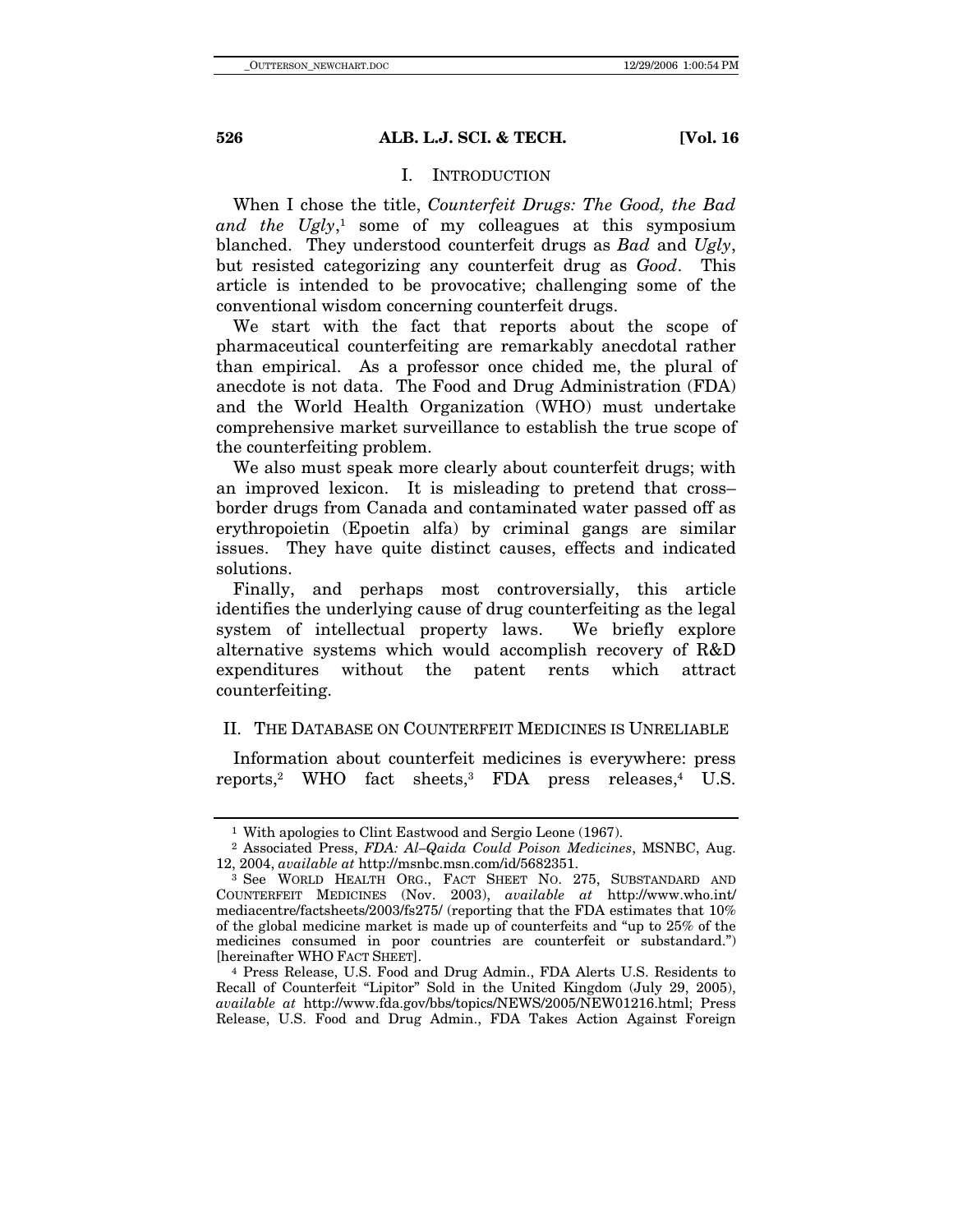government task forces,<sup>5</sup> law review articles,<sup>6</sup> medical journals,<sup>7</sup> and international trade associations.8

Statistics are one thing; useful statistics are quite another. Empirical, reliable and transparent statistics about drug counterfeiting are virtually non–existent. In an excellent article, Robert Cockburn and his co–authors examined the paucity of transparent data and called for mandatory public reporting.9 Drug companies are reluctant to release information that might harm the marketing efforts for their branded products.<sup>10</sup> The only comprehensive global collection point for counterfeit drug information is the Pharmaceutical Security Institute (PSI), a trade organization established by the security directors of 14 major global drug companies.<sup>11</sup> In October 2004, one of us  $(KO)$ asked PSI for access to their database as a researcher, but was told they do not release information to the public.12 Instead, I

 $6$  See Anthony F. Andrisano, Jr., *To the U.S. Government: Whether or not Reimportation Is the Answer, Something Must Be Done to Help Americans Afford Their Necessary Prescription Drugs!*, 23 PENN STATE INT'L L. REV. 897, 900 (2005) (discussing generally the advent of counterfeit drug sales over the Internet); see also Bryan A. Liang, *International Drug Importation: Issues in Public Policy, Patient Safety, and the Public Health*, 36 CAL. W. INT'L L.J. 1, 4–5 (2005) (explaining that Americans spend approximately \$800 million in

<sup>7</sup> See Liza Gibson, *Drug Regulators Study Global Treaty to Tackle Counterfeit Drugs*, 328 BRIT. MED. J. 486 (2004), *available at* http://bmj.bmjjournals.com/ cgi/content/full/328/7438/486-c (stating that the counterfeit drug trade affects between 5% and 7% of the worldwide market). 8 *See*, *e.g.*, Judith A. Oulton, Commentary, *Counterfeits Kill—What Are We* 

*Doing About Them?*, 52 INT'L NURSING REV. 91 (2005), *available at* http://www.icn.ch/INR/INR52-2%20InsideView.pdf (stating that "[c]ounterfeit medicines make up more than 10% of today's global medicines").

<sup>9</sup> Robert Cockburn et al., *The Global Threat of Counterfeit Drugs: Why Industry and Governments Must Communicate the Dangers*, 2 PLOS MEDICINE 302, 303 (2005), *available at* http://medicine.plosjournals.org/archive/1549- 1676/2/4/pdf/10.1371\_journal.pmed.0020100-L.pdf.

<sup>10</sup> *Id.* at 302–04. *See* Robert Cockburn, *Death by Dilution*, AM. PROSPECT, Dec. 20, 2005, *available at* http://www.prospect.org (describing a situation where GlaxonSmithKline refused to release information about potential counterfeits because of the negative effect it would have on business). 11 Pharmaceutical Security Institute, About PSI, http://www.psi-

inc.org/about.cfm (last visited Oct. 1, 2006).

<sup>12</sup> *See* E-mail from Dr. Sebastian J. Mollo, Pharmaceutical Security Institute, to Kevin Outterson (on file with author).

Websites Selling Counterfeit Contraceptive Patches (Feb. 12, 2004), *available at* http://www.fda.gov/bbs/topics/NEWS/2004/NEW01023.html.

<sup>5</sup> HHS TASK FORCE ON DRUG IMPORTATION, U.S. DEP'T OF HEALTH AND HUMAN SERVICES, REPORT ON PRESCRIPTION DRUG IMPORTATION IX–X (Dec. 2004), available at http://www.hhs.gov/importtaskforce/Report1220.pdf.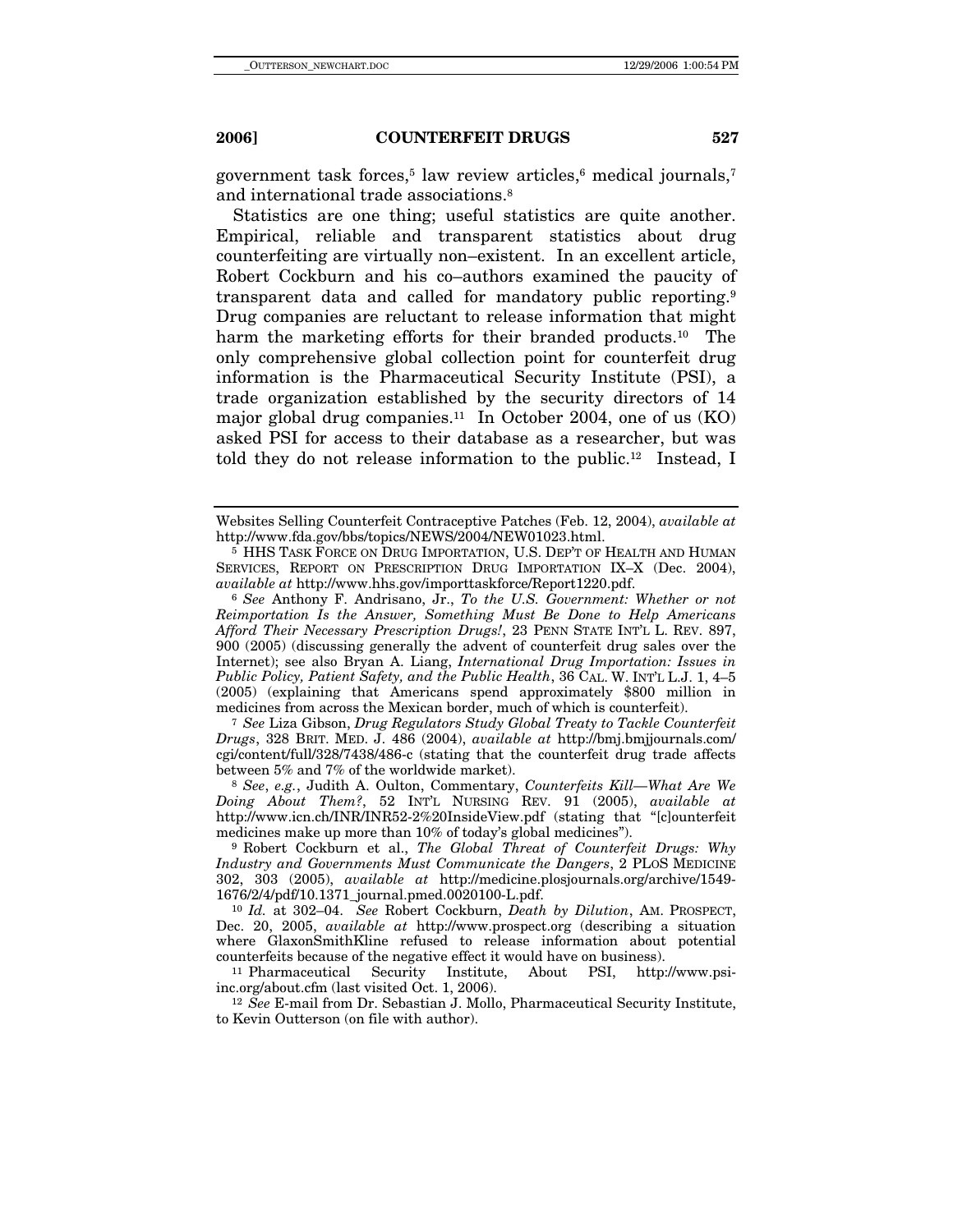was directed to the FDA, WHO and news reports.<sup>13</sup> The "data" begins to resemble a house of mirrors as each group cites the other as the source of the information.

For example, one widely–cited "fact" attributed to the WHO is the claim that "[c]ounterfeit medicines make up more than 10% of today's global medicines" available in the market.14 Further, "[WHO] estimates that one in ten medicines sold worldwide is fake, with no medical effect whatsoever."15 Yet another statistic is that "[i]n developing countries, up to 25% of the medicines used are counterfeit or substandard."16 In fact, the WHO reports that "[s]ome estimates place the annual earnings from counterfeit medicines at over \$32 billion globally."17 Another example is the often–repeated claim that "World Health Organization . . . figures suggest that developing countries account for around 60% of all reported cases of counterfeit and substandard drugs."<sup>18</sup> But the WHO doesn't really defend this figure when pressed, and generally cites figures from the U.S. FDA.19

In the U.S., the FDA cites the WHO figures for global counterfeiting estimates.20 Domestically, the FDA estimates that less than 1% of U.S. drugs are counterfeit, but "officials admit that this figure is not based on any scientific studies."<sup>21</sup>

<sup>17</sup> Nurses Raise the Alarm'supra note 14.

<sup>18</sup> INT'L COUNCIL OF NURSES, NURSES FOR PATIENT SAFETY: TARGETING COUNTERFEIT AND SUBSTANDARD MEDICINES, *available at* http://www.icn.ch/ indkit2005.pdf (Providing an "Information and Action Tool Kit" for International Nurses day 2005)*.*

<sup>19</sup> *Compare*, *e.g.*, U.S. Food & Drug Admin., Counterfeit Drugs Questions and Answers, http://www.fda.gov/oc/initiatives/counterfeit/qa.html (last visited Oct. 1, 2006) ("It is estimated that upwards of 10% of drugs worldwide are counterfeit, and in some countries more than 50% of the drug supply is made up of counterfeit drugs."), *with* WHO FACT SHEET, *supra* note 3 ("[E]stimates put counterfeits at more than 10% of the global medicines market. . . . In some countries, the figure [of counterfeit medicines consumed in developing countries] is thought to be as high as 50%.").

<sup>20</sup> *See id.*

<sup>21</sup> Elizabeth Cady Brown, *Pharmaceutical Fakery*, LONG ISLAND PRESS, June 9, 2005, *available at* http://www.longislandpress.com/?cp=188&show= article&a\_id=4250.

<sup>13</sup> *Id.*

<sup>14</sup> Oulton, *supra* note 8; Press Release, Int'l Council of Nurses, Nurses Raise the Alarm: Counterfeit Medicines Kill (May 11, 2005), *available at* http://www.icn.ch/PR09\_05.htm [hereinafter Nurses Raise the Alarm]. 15 Nurses Raise the Alarm, *supra* note 14.

<sup>&</sup>lt;sup>16</sup> *Id.*; Int'l Perspectives, ICN asks Nurses to Help Protect Patients From Counterfeit Medicines, 52 INT'L NURSING REV. 85 (2005), *available at*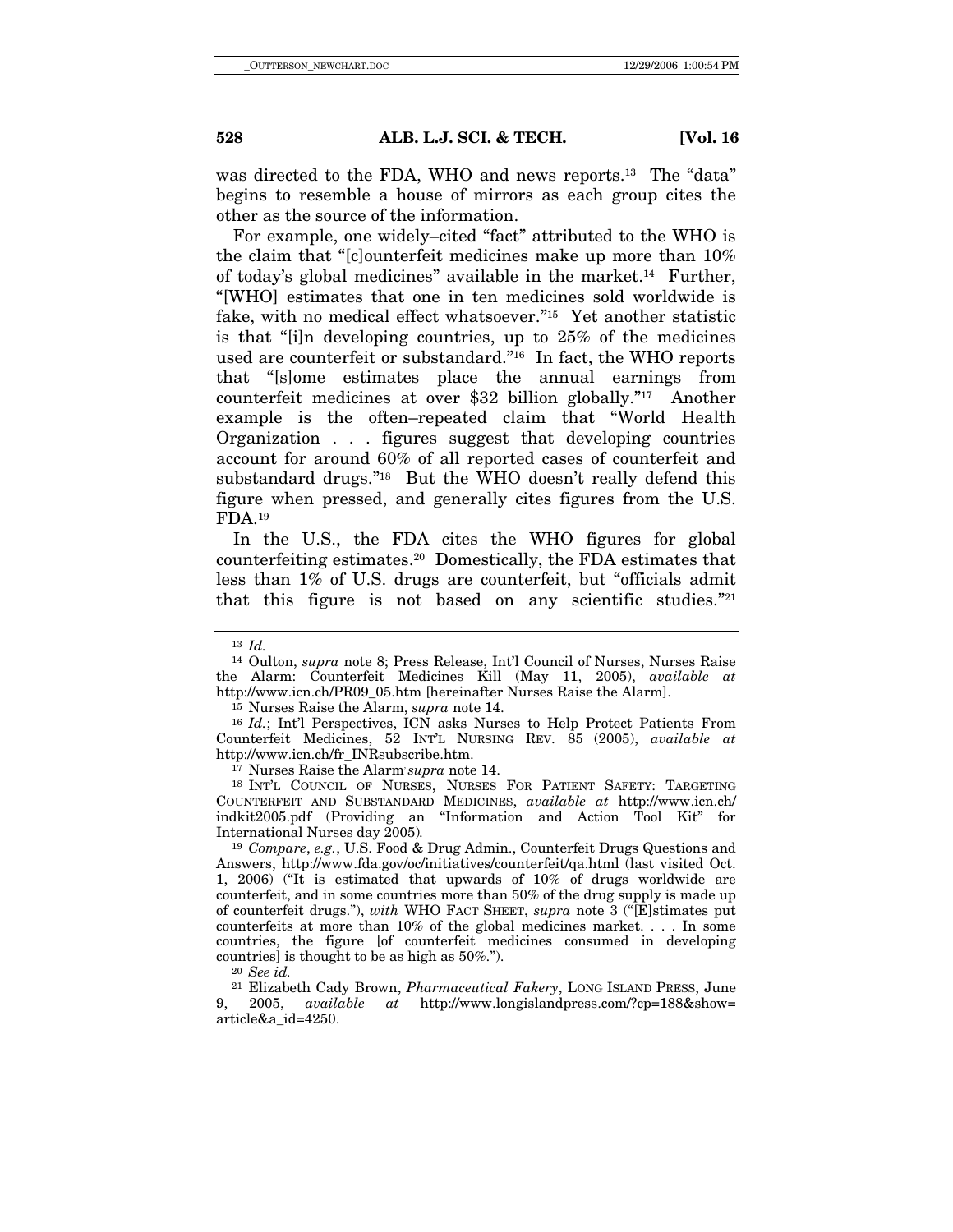European officials also rely on the WHO estimates.<sup>22</sup> The Deputy Secretary General of the Council of Europe said "WHO estimates that counterfeit medicines make up for 8% to 10% of the European pharmaceutical market and in some countries even as much as 12%."23

The pharmaceutical industry historically was reticent to discuss counterfeiting, for obvious reasons.24 With the advent of consumer drug purchasing over the Internet, suddenly the industry was faced with cross–border arbitrage pressure.25 After consumer focus groups identified safety as a primary concern with Internet drug purchases, the industry and the FDA began to publicly discuss the problem.26 Publicly discussing counterfeiting is an important tool to enforce the industry's price discrimination structures across borders, enhancing overall industry profits.

To remedy this insufficient data, the federal government should fund independent market surveillance to identify and describe problems with the U.S. drug supply chain. Randomized purchases should be made across the U.S. market, in various channels, and the purchased drugs should be tested in all regards for compliance with U.S. law. When non–compliance is found, investigators should track the problems back to the source. The full results must then be transparently available to all researchers and the public. Similar undertakings could occur in other countries on a recurring basis. Market surveillance on this level would provide the basic facts necessary to truly understand the threat to our drug supply, and to separate public relations campaigns from genuine threats to public health.

<sup>&</sup>lt;sup>22</sup> See Maud de Boer-Buquicchio, Deputy Secretary of the Council of Europe, bening Speech on the Occasion of the Seminar "Counteract the Opening Speech on the Occasion of the Seminar counterfeiters!", (Sept. 21, 2005) (transcript available at http://www.coe.int/T/E/Com/press/News/2005/20050921\_disc\_sga.asp). 23 *Id.*

<sup>24</sup> *See* Vivienne Parry, *A Lack of Chemistry*, TIMES ONLINE, July 9, 2005, *available at* http://www.timesonline.co.uk/article/0,,8122-1684914,00.html (stating that pharmaceutical companies are wary of discussing topics that may hurt consumer confidence or open the door to litigation). 25 Kevin Outterson, *Pharmaceutical Arbitrage: Balancing Access and* 

*Innovation in International Prescription Drug Markets*, 5 YALE J. HEALTH POL'Y L. & ETHICS 193, 277–79 (2005) [hereinafter Pharmaceutical Arbitrage]. 26 For example, the FDA recently announced a new prescription drug

information format that will help healthcare professionals find information regarding prescription dosage and administration, boxed warnings, and other prescribing information. *See* Press Release, FDA Announces New Prescription Drug Information Format to Improve Patient Safety (Jan. 18, 2006), *available at* http://www.fda.gov/bbs/topics/news/2005/NEW01272.html.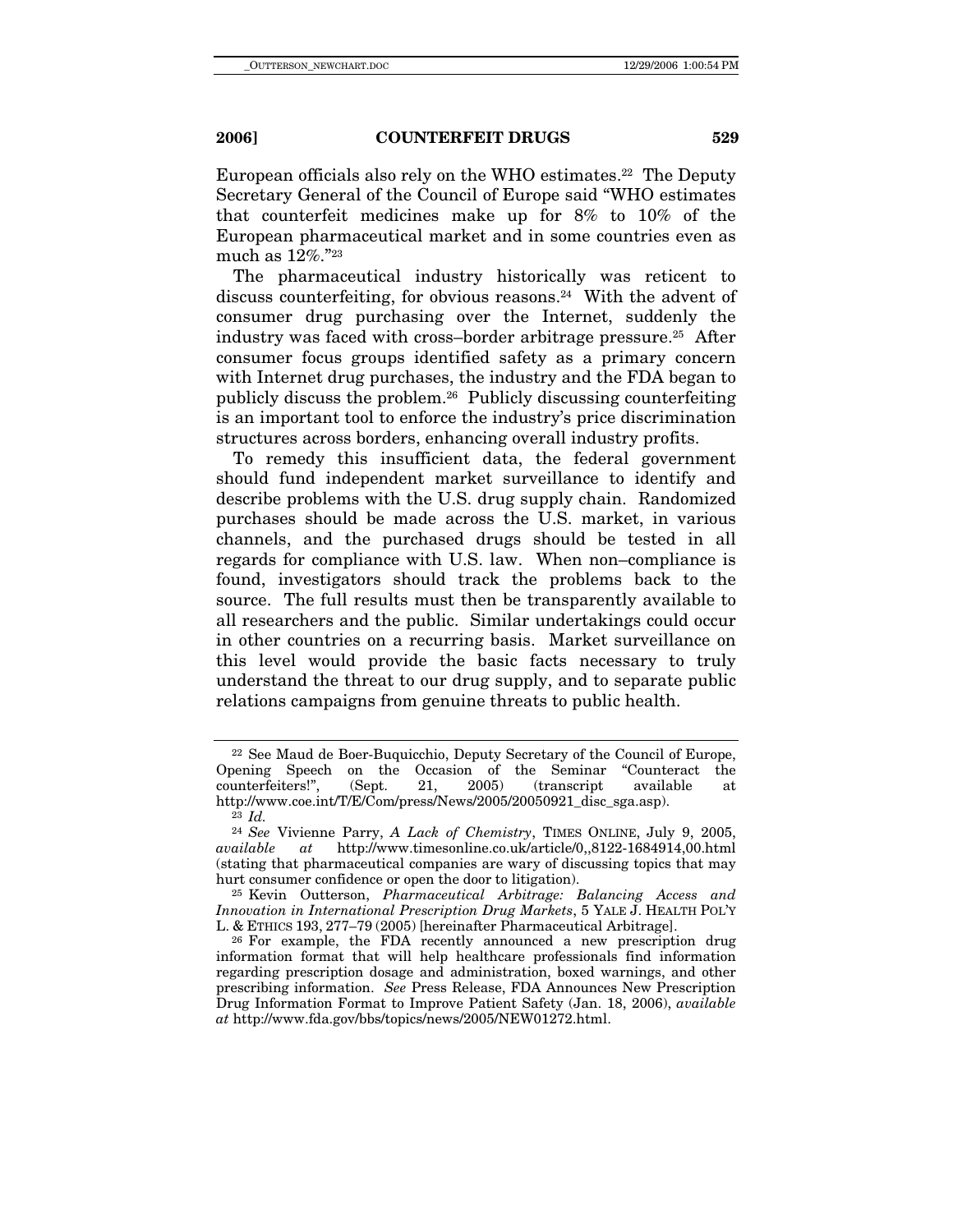### III. A NEW PHARMACEUTICAL LEXICON IS NEEDED

One of the most important challenges is unpacking what is meant by the terms *fake* or *counterfeit* drugs*.* The WHO has a widely–disseminated definition which emphasizes deliberate mislabeling as to identity or source.<sup>27</sup> Less precise terms are used in press accounts<sup>28</sup> and by the U.S. and E.U. drug regulatory agencies.29 In some cases, the terms *fake* or

The FDA definition is broader, including drugs with improper dosages, sub– potent or super–potent ingredients, or contamination. COUNTERFEIT DRUG TASK FORCE, U.S. FOOD DRUG AND ADMIN., COUNTERFEIT DRUG TASK FORCE INTERIM REPORT (Oct. 2003), *available at* http://www.fda.gov/oc/initiatives/counterfeit/ report/interim\_report.html [hereinafter COUNTERFEIT DRUG TASK FORCE<br>INTERIM REPORT]. This definition conflates counterfeits with poorly INTERIM REPORT]. This definition conflates counterfeits with poorly

<sup>28</sup> See, e.g., Prescription for Danger Counterfeit Drug Trade Grows, CBS NEWS, Aug. 2, 2001, *available at* http://www.cbsnews.com/stories/2002/01/31/ health/main327265.shtml ("There's no single definition for counterfeit drugs. They may contain dangerous substitutes instead of the real ingredients. Or they may be much like 'the real thing'—only expired, or not approved for sale in the [United States]."). 29 *See Importation of Prescription Drugs into the U.S. and the use of the* 

*Internet: Hearing Before the S. Comm. on the Judiciary*, 108th Cong. (2004) (statement of William K. Hubbard, U.S. FDA Associate Comm'r for Policy and Planning), *available at* http://www.fda.gov/ola/2004/importeddrugs0714.html [hereinafter William K. Hubbard]; Heather Won Tesoriero, *Fake–Drug Sites Keep a Step Ahead: One is Busted for Selling Bogus Pharmaceuticals; New Vendor Grabs Address*, WALL ST. J., Aug. 10, 2004, at D4 (describing generic versions which were substituted for brand name drugs still patented in the United States as counterfeits); *see also Options for Safe and Effective Prescription Drug Importation: Hearing Before the S. Comm. on Commerce, Science & Transportation*, 108th Cong. (2004) (statement of Mark McClellan, Comm'r of the Federal Drug Administration), *available at* Administration), *available at* http://commerce.senate.gov/hearings/testimony.cfm?id=1105&wit\_id=3132

(discussing "unapproved, imported pharmaceuticals," "unsafe and illegal drugs," and "ineffective, counterfeit drugs") [hereinafter Mark McClellan]; COUNTERFEIT DRUG TASK FORCE INTERIM REPORT, supra note 27 ("Counterfeit drugs pose significant public health and safety concerns. They may contain only inactive ingredients, incorrect ingredients, improper dosages, sub–potent or super– potent ingredients, or be contaminated."); Position Paper, Eur. Fed'n of Pharm. Indus. & Ass'ns, International Exhaustion of Trade Mark Rights (Apr. 2001), *available at* http://www.efpia.org/4\_pos/legal/protecpatients.pdf [hereinafter EFPIA](describing the range of products that may be considered counterfeit by

<sup>27</sup> *See* WHO FACT SHEET, supra note 3:

 <sup>&</sup>quot;Counterfeit medicines are part of the broader phenomenon of substandard The difference is that they are deliberately and fraudulently mislabeled with respect to identity and/or source. Counterfeiting can apply to both branded and generic products and counterfeit medicines may include products with the correct ingredients but fake packaging, with the wrong ingredients, without active ingredients or with insufficient active ingredients."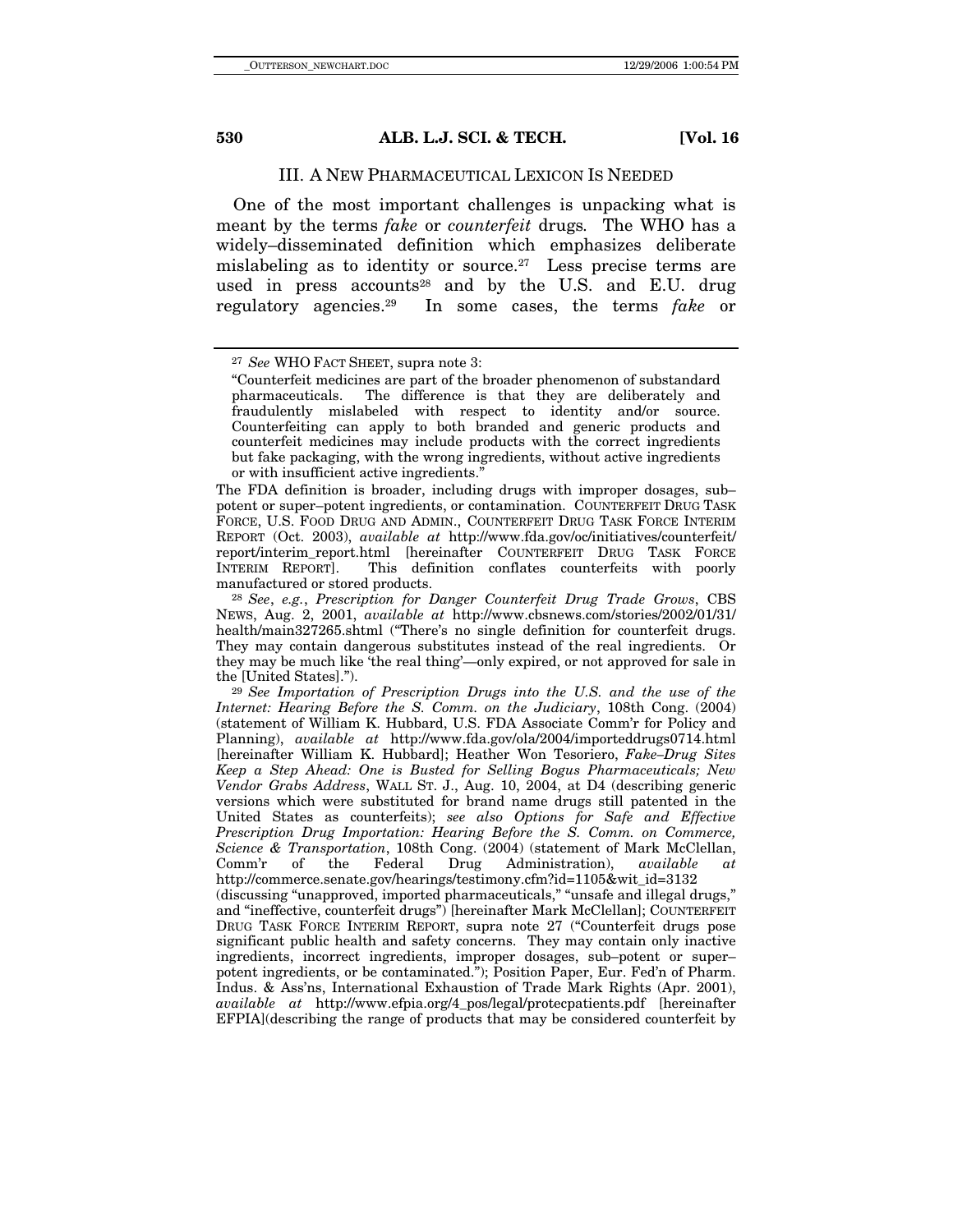*counterfeit* have included a wide range of drug products, from those resulting in criminal acts of homicide, to placebos, to safe and effective drugs from Canada.30

These terms are frequently conflated in unhelpful ways. For example, an August 10, 2004 article on Internet drug purchases in the Wall Street Journal used the words *fake* or *counterfeit* many times before mentioning that FDA lab tests "showed that most of the drugs contained too much active ingredient, making the fakes potentially harmful."31 These drugs may be poorly produced, or too strong by U.S. standards, but they should not be lumped together with criminal counterfeits.32 Each of these categories feature distinct causes, effects, and potential remedies. Conflating these categories needlessly confuses the issues. The following sections begin the process of building a pharmaceutical lexicon that is more descriptive and helpful.

### *A. The Good*

Good drugs are safe, effective and less expensive, but can violate some technical requirement of U.S. law.33 A prime example is prescription drugs purchased by U.S. citizens from

(discussing "unapproved, imported pharmaceuticals" and "unsafe and illegal drugs" with "ineffective, counterfeit drugs"). McClellan was the Commissioner of the Food and Drug Administration at the time; he currently heads the Centers for Medicare and Medicaid Services. 32 The trade association of European pharmaceutical research companies and

the WHO use the broader definition. EFPIA, *supra* note 29 (explaining that "'[c]ounterfeiting can apply to both branded and generic products and … may include products with the correct ingredients, wrong ingredients, without active ingredients, with insufficient quantity of active ingredient or with fake packaging'."). My point is not to argue whose definition is "right," but to demonstrate the analysis which is possible when using a narrower definition. 33 *See Internet Drug Sales: Hearing Before the H. Comm. on Gov't Reform*,

108th Cong. (2004) (statement of William K. Hubbard, Associate Comm'r,<br>Federal Drug Administration), *available at* http://www.fda.gov/ola/ Drug Administration), *available at* 2004/internetdrugs0318.html (noting that legitimate Internet pharmacies provide important services to patients but some sell unapproved drugs, drugs without a required prescription or drugs to patients without valid health problems).

the WHO and the European Pharmaceutical Trade Association and those groups' corresponding concerns). 30 *See* Paul N. Newton et al., Editorial, *Murder by Fake Drugs: Time for* 

*International Action*, 324 BRIT. MED. J. 800, 801 (2002), *available at* http://bmj.bmjjournals.com/cgi/content/full/324/7341/800; Carmen Catizone & Peter Wyckoff, *Should Consumers be Allowed to Buy Drugs From Canada?*, AARP BULLETIN, May 2003, *available at* http://www.aarp.org/bulletin/faceoff/ a2003-06-25-shouldconsumers.html. 31 Tesoriero, *supra* note 29, at D4; *see also* Mark McClellan, *supra* note 29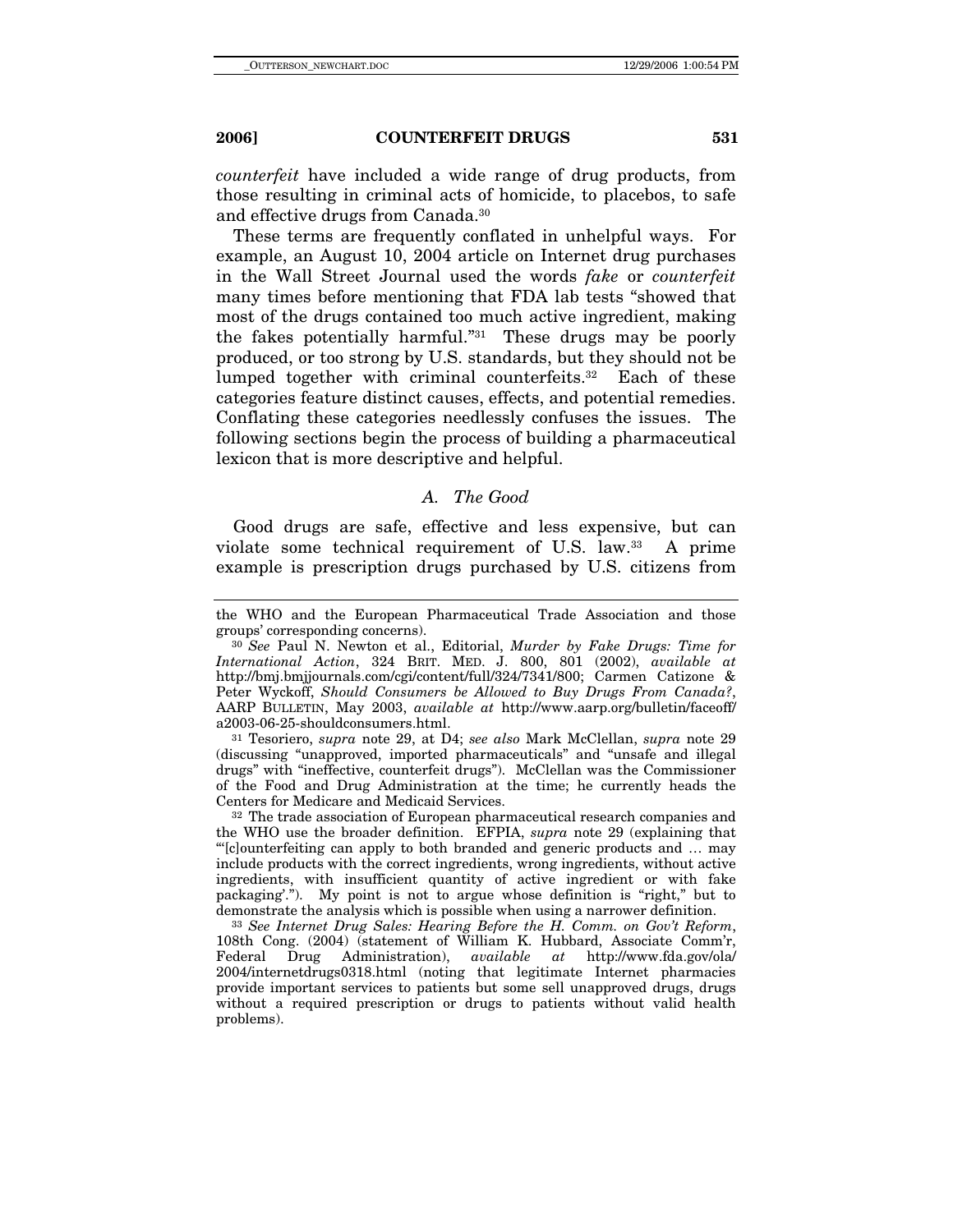brick and mortar pharmacies in Canada.<sup>34</sup> The purchase is legal, but the FDA states that bringing these drugs back into the United States violates federal law.35 These are safe and effective drugs purchased in person in Canada, but the consumer violates the U.S. personal importation rule by bringing them back to the United States for personal use.36

In many important respects these drugs should not be confused with contaminated products peddled by criminal gangs. The first difference is safety and efficacy.<sup>37</sup> Canadian drugs are just as safe and effective as drugs sold in the U.S. market.<sup>38</sup> In fact, they are cheaper which makes them more effective because patient compliance with prescription drug regimes is higher when the drugs are affordable.39

The FDA studiously avoids this important point about financial access to drugs, despite the fact that financial access is the primary reason for the Canadian cross–border prescription

*also* OFFICE OF REGULATORY AFFAIRS, U.S. FOOD AND DRUG ADMIN., REGULATORY PROCEDURES MANUAL CH. 9: IMPORT OPERATIONS/ACTIONS, SUBCHAPTER: COVERAGE OF PERSONAL IMPORTATIONS (2002), *available at*  http://www.fda.gov/ora/compliance\_ref/rpm\_new2/ch9pers.html. (Chapter 9 is currently under revision as of Jun. 21, 2006).Many critics conflate this foot– traffic market, which is undoubtedly safe, with purchasing from Internet sites claiming to be from Canada. These are entirely different markets, with very different profiles on safety and efficacy. 37 *See* Patricia Barry, *Prescription Drugs: The Rush to Buy Canadian*, AARP

BULLETIN, May 2004, *available at* http://www.aarp.org/bulletin/prescription/ a2004-05-12-buycanadian.html (reporting that a recent study revealed no difference in the active ingredients in drugs purchased from a Canadian Internet pharmacy and those purchased in the U.S.). 38 *Id.* Drugs purchased from Canada may actually be safer than similar

drugs purchased in the U.S. RAM KAMATH & SCOTT MCKIBBIN, OFFICE OF SPECIAL ADVOCATE FOR PRESCRIPTION DRUGS, ILL. DEP'T OF CENT. MGMT. SERVICES, REPORT ON FEASIBILITY OF EMPLOYEES AND RETIREES SAFELY AND EFFECTIVELY PURCHASING PRESCRIPTION DRUGS FROM CANADIAN PHARMACIES 18 (2003) (finding Canadian and U.S. systems equivalent for most aspects, but finding the Canadian system superior in preventing the introduction of counterfeit drugs and incident reporting for internal process errors).

<sup>39</sup> See In re Petition: to Provide Certification to Congress Under Section 804(l) *of Chapter VII of the Federal Food, Drug and Cosmetics Act, and to Authorize a Pilot Program for Importation of Prescription Drugs in the State of Illinois: Before the Dep't of Health and Human Services*, 108th Cong. (2004) (aff. of Alan Sager, Ph.D.).

<sup>34</sup> Donna Young, *FDA Clarifies Importation Law As Internet Pharmacies Proliferate*, AM. SOC'Y OF HEALTH-SYS. PHARMACISTS*,* April 15, 2003, *available at*  http://www.ashp.org/news/ShowArticle.cfm?id=3365) (last visited Oct. 30, 2006)*.*

<sup>35</sup> *Id.*; 21 U.S.C. § 331(a), (d), (t) (2000 & Supp. III 2004); 21 U.S.C. § 381(d)(1) (2000 & Supp. III 2004). 36 Young, *supra* note 34; 21 U.S.C. § 331(a), (d), (t); 21 U.S.C. § 381(d)(1); *see*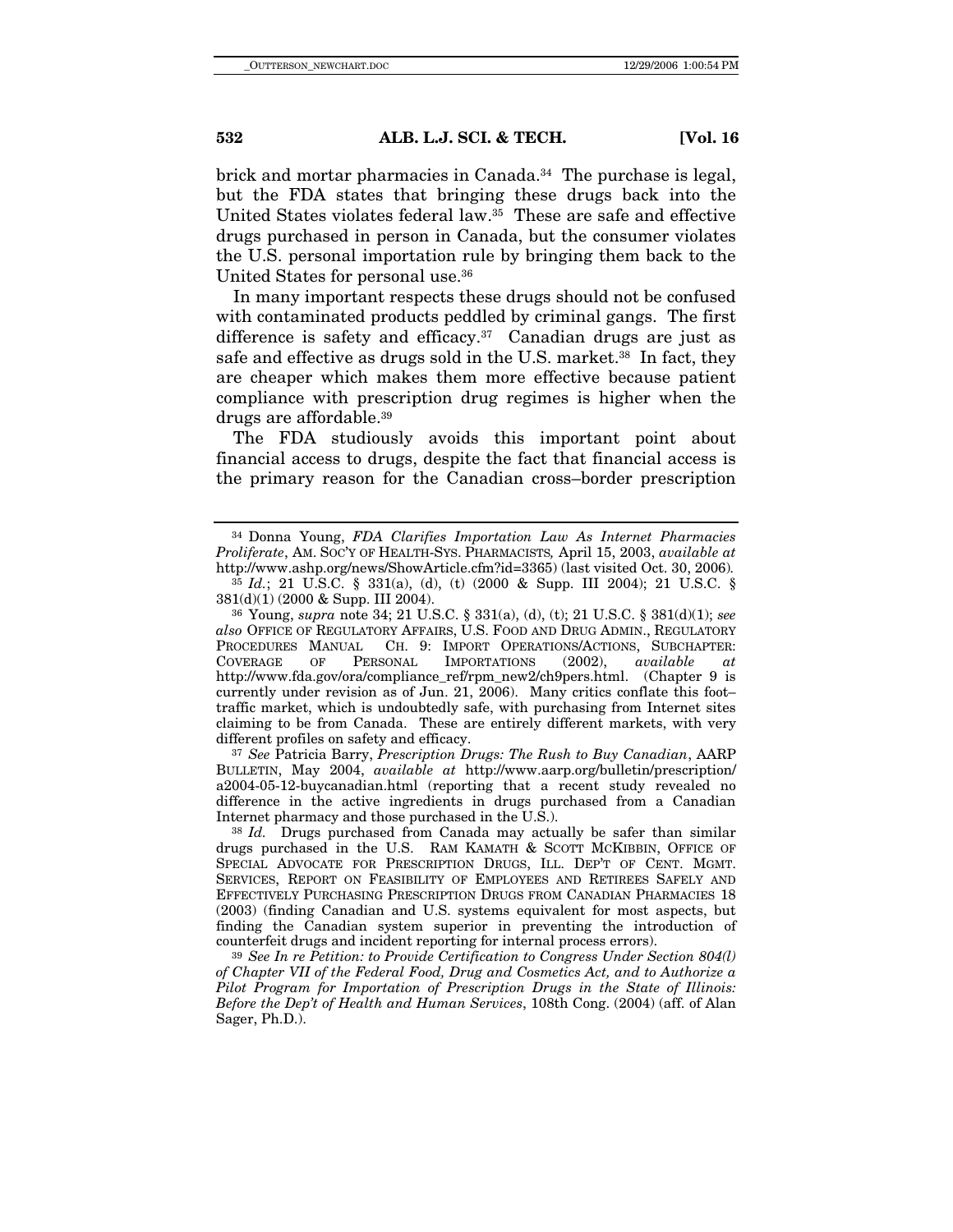drug trade.40 This leads to the second distinction: this trade is not driven by criminals.41 United States residents fill prescriptions in Canada because the products appear fungible with a transparent price differential.<sup>42</sup>

The primary negative effect of Canadian cross–border foot traffic is the lost pharmaceutical patent rents.<sup>43</sup> The patentbased pharmaceutical companies make a smaller profit when the prices are lower.44 Evaluation of whether this trade is socially positive must balance the benefits from more affordable drug access (static gains) against the potential dynamic losses from reduced patent rents.<sup>45</sup> The dynamic effects may be positive if indeed current U.S. prices are supra–optimal.46 Social welfare is improved if the market expands by selling therapeuticallyequivalent drugs to lower–income populations with highly elastic demand curves.47 Whether parallel trade is a net gain is

Submission to the WHO Commission on Intellectual Property Rights, Innovation & Public Health, (Jan. 3, 2005), *available at* http://www.who.int/intellectualproperty/submissions/KevinOutterson3january.p df (indicating that patents allow drugs to be priced above the marginal cost of production). 44 *See* Marcia Angell, *Excess in the Pharmaceutical Industry*, 171 CAN. MED.

ASS'N J. 1451 (2004) *available at* http://www.cmaj.ca/cgi/reprint/171/12/1451.pdf (stating "[e]xcess profits are, of course, the result of excess prices"); *see also* Barry, *supra* note 37 (quoting U.S. Senator Chuck Grassley who reported that drug companies "do not want to see their lower–priced products from other countries coming into the U.S. It undermines their profits here, and they will want to do everything they can to stop drug importation.").

<sup>46</sup> Pharmaceutical Arbitrage, *supra* note 25, at 197.<br><sup>47</sup> *Id.* at 195; *see generally* Outterson, *supra* note 43 (explaining how charging higher prices to low–income populations often results in mortality for those unable to afford the drugs).

<sup>40</sup> *See* Young, *supra* note 34 (noting that consumers will continue to purchase drugs from Canada until the United States can lower drug prices). 41 *See id.* (indicating that professional organizations made up of physicians

and pharmacists are among those promoting the purchase of prescription drugs from Canada). 42 *See* Christopher Rowland, *U.S. Steps Up Seizures of Imported Drugs;* 

*Warnings Sent for Prescriptions*, BOSTON GLOBE, Mar. 26, 2006, at A1 (discussing how one American consumer was purchasing prescription drugs from a Canadian Internet pharmacy because it was less expensive, even with Medicare coverage). 43 *See* Kevin Outterson, Nonrival Access to Pharmaceutical Knowledge,

<sup>45</sup> *See Drug Importation: Would the Price Be Right?: Hearing Before the S. Comm. on Health, Education, Labor and Pensions*, 109th Cong. (2005) (statement of Kevin Outterson, Associate Professor, West Virginia University College of Law), *available at* http://help.senate.gov/Hearings/ College of Law), *available at* http://help.senate.gov/Hearings/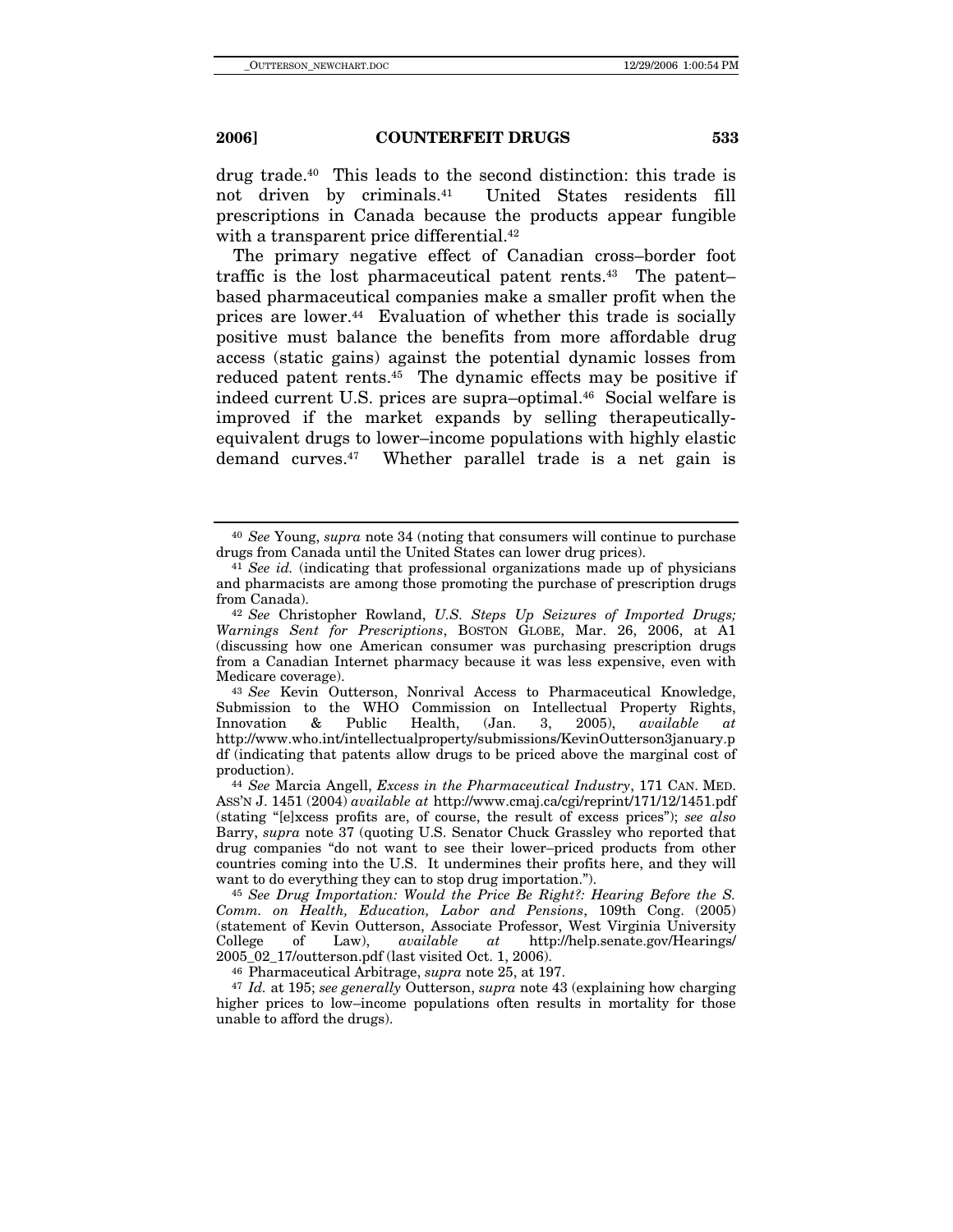unknown.48 Most studies ignore the effect of lower prices in improving access, $49$  as well as the larger question of global optimality of pharmaceutical patent rents.50

A second example of a good drug is the unlicensed generic antiretroviral (ARV) drugs produced to address the AIDS treatment crisis in low– and medium–income countries. The Brazilian health minister threatened to issue a compulsory license for a second generation AIDS drug, Kaletra.<sup>51</sup> US trade officials responded with quite intemperate language. A compromise was reached before the compulsory license was issued.52 Likewise, access to ARVs in Africa and other low– income populations was made possible when several companies and groups produced and used unlicensed generic ARVs.53 Many of these drugs were pre–qualified by the WHO.54 Some have now even been approved by the FDA,<sup>55</sup> and yet they violate intellectual property (IP) law. These drugs provide affordable access to millions of people with AIDS.56

## *B. The Bad*

Bad drugs include blatant attempts to defraud consumers by selling placebos lacking the correct active ingredient and drugs

<sup>48</sup> Pharmaceutical Arbitrage, *supra* note 25, at 195–96, 206. 49 PETER WEST & JAMES MAHON, YORK HEALTH ECON. CONSORTIUM, BENEFITS

TO PAYERS AND PATIENTS FROM PARALLEL TRADE (May 2003**)**, *at*  http://www.york.ac.uk/inst/yhec/downloads/ParallelTrade\_ExecSumm.pdf (estimating direct savings of 631 million in 2002 from legal pharmaceutical arbitrage (parallel trade) within the EU); Panos Kanavos et al., *The Economic Impact of Pharmaceutical Parallel Trade in European Union Member States: A Stakeholder Analysis* 15–16 (London Sch. of Econ. Political Sci., Special

Research Paper, Jan. 2004), *available* at http://www.lse.ac.uk/collections/

<sup>&</sup>lt;sup>50</sup> *See* Outterson, *supra* note 43. <sup>51</sup> Todd Benson, *Brazil to Copy AIDS Drug Made by Abbott*, N.Y. TIMES, June 25, 2005, at C12.

<sup>&</sup>lt;sup>52</sup> Todd Benson, *Brazil and U.S. Maker Reach Deal on AIDS Drug*, N.Y. TIMES, July 9, 2005, at C2. 53 *See* Kevin Outterson, *The Vanishing Public Domain: Antibiotic Resistance,* 

*Pharmaceutical Innovation and Intellectual Property Law*, 67 U. PITT. L. REV. 67, 74 (2005) [hereinafter Vanishing Public Domain]; Ben Hirschler, *Generic Drugs Key to Uphill AIDS Fight*, *WHO Says*, REUTERS NEWMEDIA, June 21,

<sup>2005,</sup> *available at* http://www.aegis.org/news/re/2005/RE050646.html. 54 *See* Vanishing Public Domain, *supra* note 53, at 73; Hirschler, *supra* note 53. 55 Hirschler, *supra* note 53. 56 Vanishing Public Domain, *supra* note 53, at 73–74.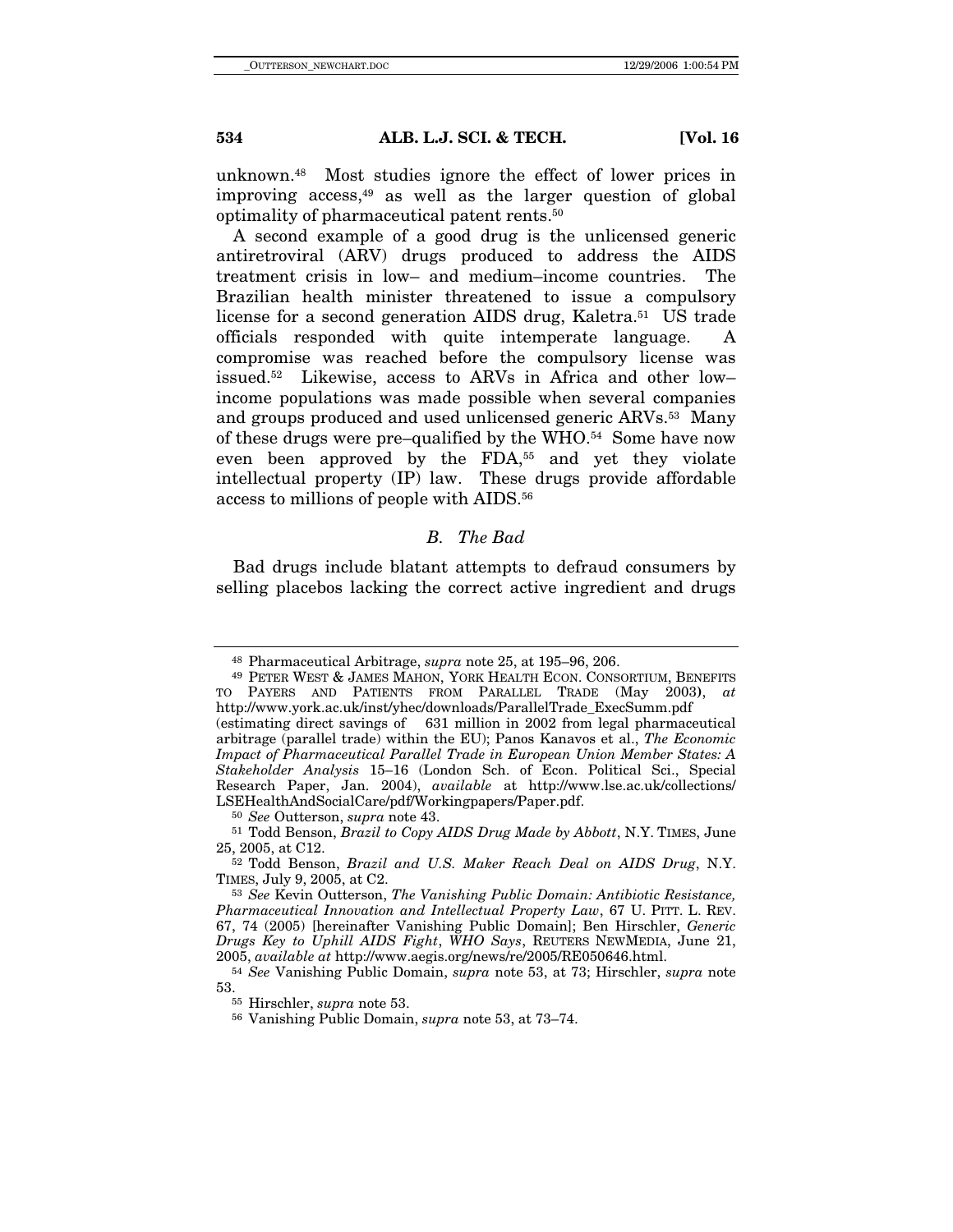containing negligent or deliberate contaminants or poisons.57

Bad drugs are produced and marketed by criminals. The products are at best placebos and at worst positively dangerous. Patients derive no therapeutic benefit whatsoever; all money spent on them is wasted. Nothing of social value is produced. This trade deserves the enhanced criminal sanctions that Bryan Liang and others call for.<sup>58</sup> However, applying these criminal laws to Good or Ugly drugs would be a mistake, and would misdirect resources to attack a market with some social value.

## *C. The Ugly*

Ugly drugs are generally safe and effective but come to the consumer through an insecure supply chain or with other deficiencies which may or may not represent a safety risk.59 Ugly drugs are intended to be therapeutic and legitimate, but are sub– standard in some way, such as labeling which complies with Canadian or EU law but not U.S. FDA standards.<sup>60</sup>

Ugly drugs present an entirely different profile than Bad drugs. These manufacturers and wholesalers are not criminals. They may be resource–constrained or require enhanced procedures at the plant and in the supply chain.61 They may even be negligent by US standards; but they are not criminals.

Foreign drugs which are imported into the US with foreign– language labeling present an example of an Ugly drug with possibly positive social value. About 12 million people in the United States are linguistically isolated.<sup>62</sup> For limited English proficiency (LEP) populations, receiving a prescription with the proper U.S. FDA labels is practically useless.63 For example, it

<sup>63</sup> *See* 21 C.F.R. § 201.15(c) (2004) (requiring labels to appear in English); *see also* Leighton Ku & Glenn Flores, *Pay Now Or Pay Later: Providing Interpreter Services In Health Care*, 24 HEALTH AFF. 435, 436 (Mar/Apr 2005); Leighton Ku

<sup>57</sup> Bryan A. Liang, *Fade to Black: Importation and Counterfeit Drugs*, 32 AM. J.L. & MED. (forthcoming 2006). 58 *Id.*

<sup>59</sup> *See* William K. Hubbard, *supra* note 29.

<sup>60</sup> *See* Press Release, U.S. Food and Drug Admin., Recent FDA/U.S. Customs Import Blitz Exams Continue to Reveal Potentially Dangerous Illegally Imported Drug Shipments (Jan. 27, 2004) *available at* http://www.fda.gov/bbs/topics/NEWS/2004/NEW01011.html [hereinafter FDA Press Release]. 61 *See id.*

<sup>62</sup> US CENSUS BUREAU, LANGUAGE USE AND ENGLISH–SPEAKING ABILITY: 2000 (Oct. 2003). A linguistically isolated person is one who lives in a household in which no person over age 14 speaks English "very well." *Id.*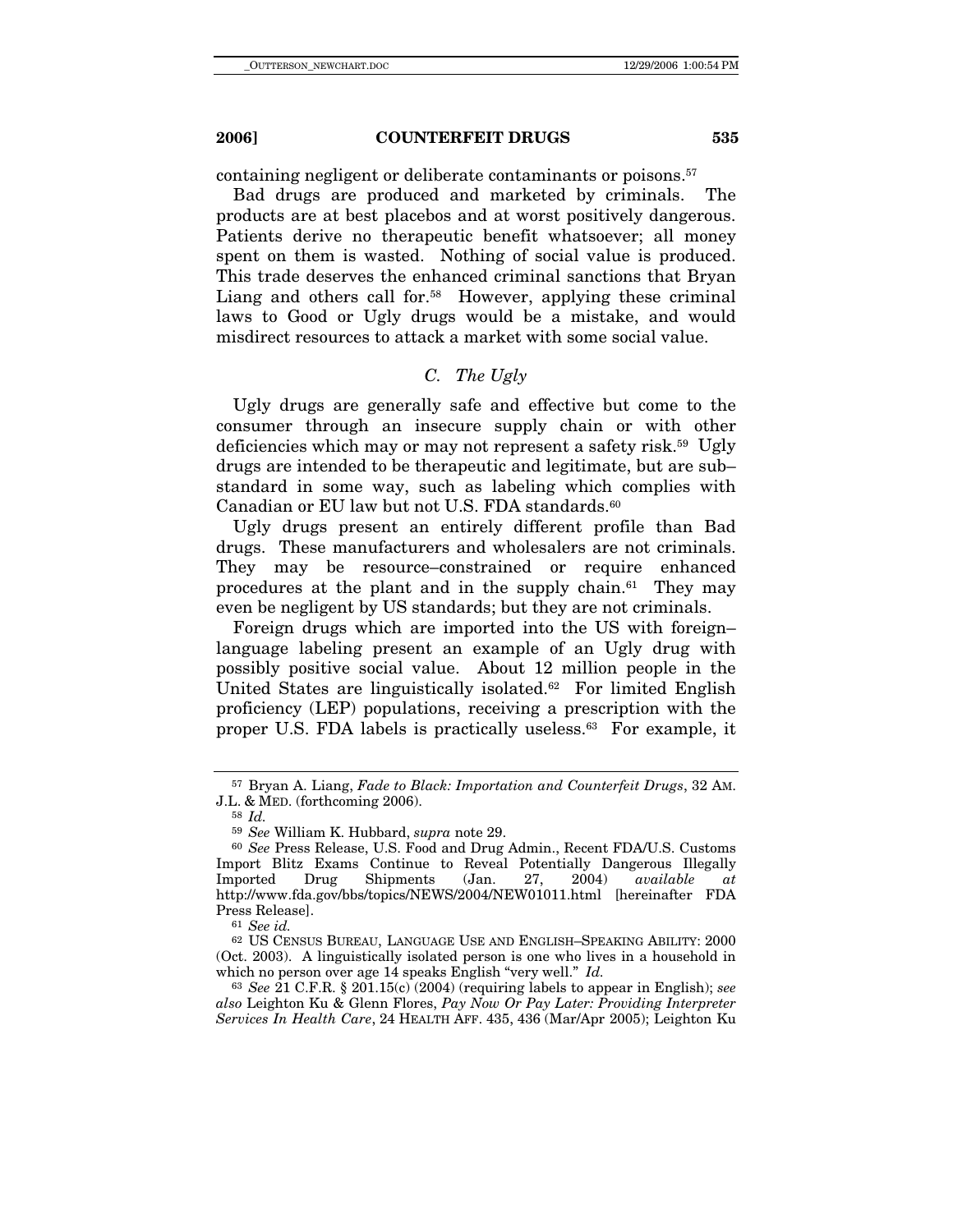would be better for a recent LEP immigrant from the Philippines to import a drug from home because not only is it cheaper, but the label in Tagalog is both readable and culturally competent. The indicated solution here would either be to permit importation in foreign language labels for LEP communities or to permit dual–language labeling for these communities.64

Ugly drugs might also include products imported from legitimate Internet pharmacies.<sup>65</sup> Empirical evidence suggests that virtually none of the Internet drugs arriving in the United States are non–functional counterfeits; their importation simply violates technical restrictions on parallel importation, FDA labeling, or similar rules.<sup>66</sup> Instead, most of the non–functional counterfeit drugs in the United States appear to have domestic origins or domestic networks.67 The cause of this trade is simply the price differentials across borders.68 The preferred solution of the FDA is to shut the trade down. $69$  Criminal counterfeiting must be recognized as a major threat to the integrity of our health care system and must be shut down. But the Ugly drug trade is not necessarily a criminal enterprise. An alternative is to legalize and regulate it, bringing this trade out of the grey market. The Dorgan-Snowe Bill in Congress<sup>70</sup> and State–based

have less pain and better physical functioning). 65 *See* National Association of Boards of Pharmacy, VIPPS, http://www.nabp.net/vipps/intro.asp (last visited Oct. 1, 2006) (providing certification for legitimate pharmacy practices on the Internet).

<sup>66</sup> *See*, *e.g.*, FDA Press Release, *supra* note 60 (mentioning many categories of unapproved drugs but never indicating that any of them contained no active ingredient); COUNTERFEIT DRUG TASK FORCE INTERIM REPORT, *supra* note 27 (noting that counterfeit drugs may "pose significant public health and safety concerns," as they "may contain only inactive ingredients, incorrect ingredients, improper dosages, sub–potent or super–potent ingredients, or be contaminated."); EFPIA, *supra* note 29 (describing the range of products that may be considered counterfeit by the WHO and the European pharmaceutical

trade association and corresponding concerns). 67 Gilbert M. Gaul & Mary Pat Flaherty, *U.S. Prescription Drug System Under Attack: Multibillion–Dollar Shadow Market Is Growing Stronger*, WASH. POST, Oct. 19, 2003, at A1. 68 *See* Pharmaceutical Arbitrage, *supra* note 25, at 277–80.

<sup>70</sup> Pharmaceutical Market Access and Drug Safety Act of 2005, S. 334, 109th

<sup>&</sup>amp; Sheetal Matani, *Left Out: Immigrants' Access to Health Care and Insurance*, 20 HEALTH AFF. 247, 254 (Jan./Feb. 2001) (noting that language problems are "the leading barrier to child health services" by Latino parents and this may increase medical errors due to "misdiagnosis and misunderstanding of

physicians' orders"). 64 *See* Ku & Flores, *supra* note 63, at 437 (pointing out that LEP patients with interpreters or bilingual providers are better informed and, sometimes,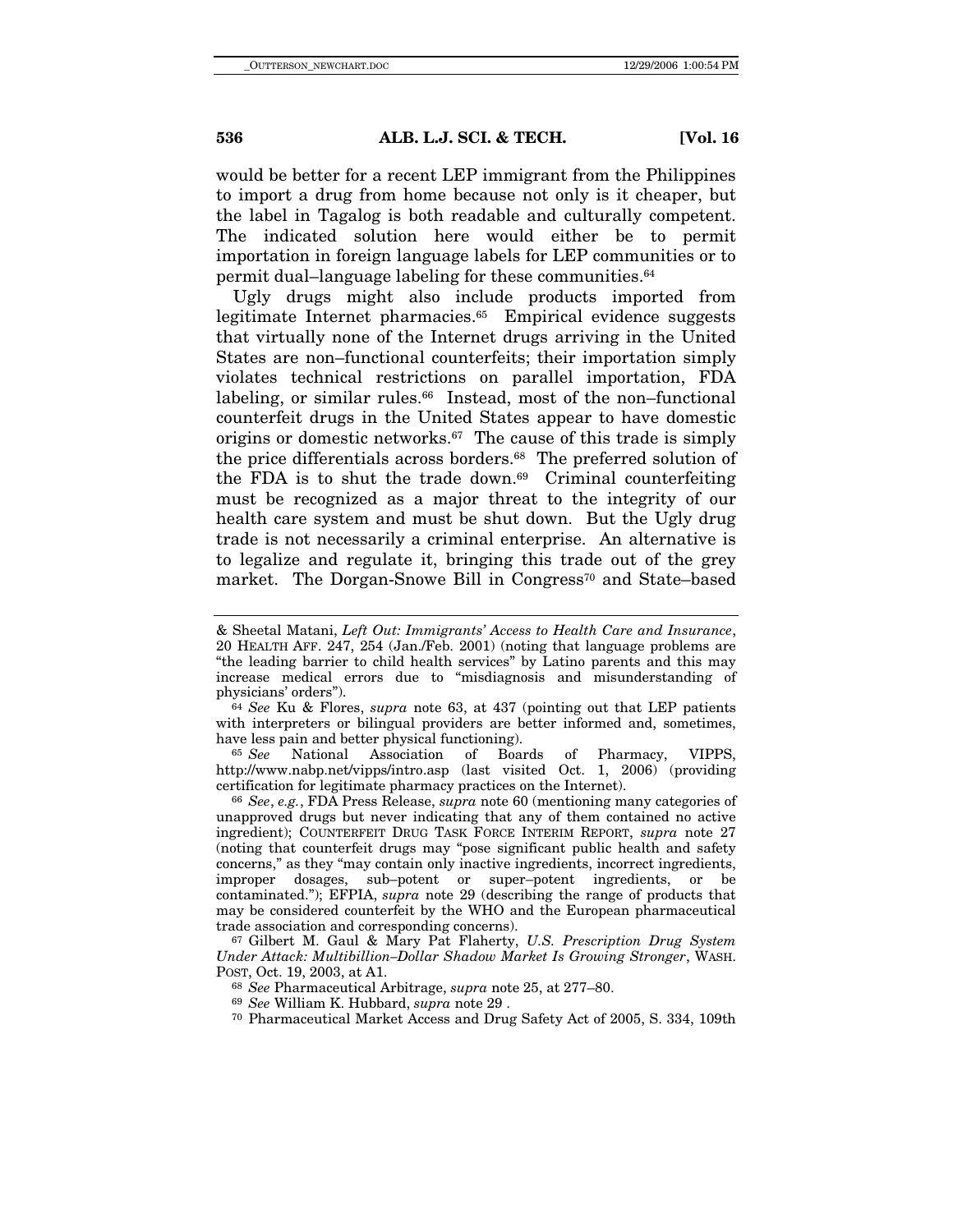importation plans, such as I-Save  $Rx<sub>1</sub>$ <sup>1</sup> are prominent examples of this approach. Mindlessly conflating criminal placebos with importation under Dorgan-Snowe only serves the interest of drug company profits rather than a serious discussion of public health.

## IV. INTELLECTUAL PROPERTY LAWS ARE AN UNDERLYING CAUSE OF COUNTERFEIT DRUGS

One outcome of enhanced lexical precision will be a sharper focus on the most dangerous areas of concern: bad drugs sold by criminals. It also permits us to focus on an underlying cause, which is the legal system of intellectual property (IP) for patented drugs.

An underlying cause of counterfeit drugs is the IP system, particularly patents and trademarks.72 Criminals follow the money. They typically counterfeit expensive patented drugs rather than generics.73 The IP system creates the opportunity that counterfeiters exploit.74

The marginal cost of producing most name–brand drugs is a small fraction of the commercial price. An annual supply of a well–known anti–retroviral triple combination drug regime in the United States costs over \$12,000.75 The marginal price is not publicly known, but can be estimated. Unlicensed generic companies sell the same drugs in sub–Saharan Africa for under \$200 per year.<sup>76</sup> These drugs are sold at 60 times their marginal

<sup>74</sup> Vanishing Public Domain, *supra* note 53, at 91 (discussing how the Medical R&D Treaty would diminish exploitation of the IP system by counterfeiters by lowering the cost of pharmaceuticals).

<sup>75</sup> Drugstore.com, Trizivir, http://www.drugstore.com/pharmacy/prices/ drugprice.asp?ndc=00173069100&trx=1Z5006 (last visited Oct. 1, 2006) (listing the price of the antiviral anti–HIV medication Trizivir® based on a two pill per day dosage as \$12,773.56).

<sup>76</sup> MEDECINS SANS FRONTIERES, UNTANGLING THE WEB OF PRICE REDUCTIONS: A PRICING GUIDE FOR THE PURCHASE OF ARVS FOR DEVELOPING COUNTRIES 9 (8th ed. 2005), available at http://www.accessmed-msf.org/documents/ ed. 2005), *available at* http://www.accessmed-msf.org/documents/ untanglingtheweb%208.pdf.

Cong. (2005) (A bill to amend the Federal Food, Drug, and Cosmetic Act with respect to the importation of prescription drugs, and for other purposes). 71 *See* 29 Ill. Reg. 7108 (2005) (discussing the I–Save Rx program). 72 *See* Vanishing Public Domain, *supra* note 53, at 91.

<sup>73</sup> *See* Parry, *supra* note 24. In some uncompetitive generic drug markets, even generics might sell at a substantial premium over the marginal cost of production, and thus attract counterfeiters. This uncompetitive market may well be related to a hang–over effect from related pharmaceutical laws, even with the expiration of the patent. *See* Pharmaceutical Arbitrage, *supra* note 25, at 254–55 (citing an example of a generic drug which has been counterfeited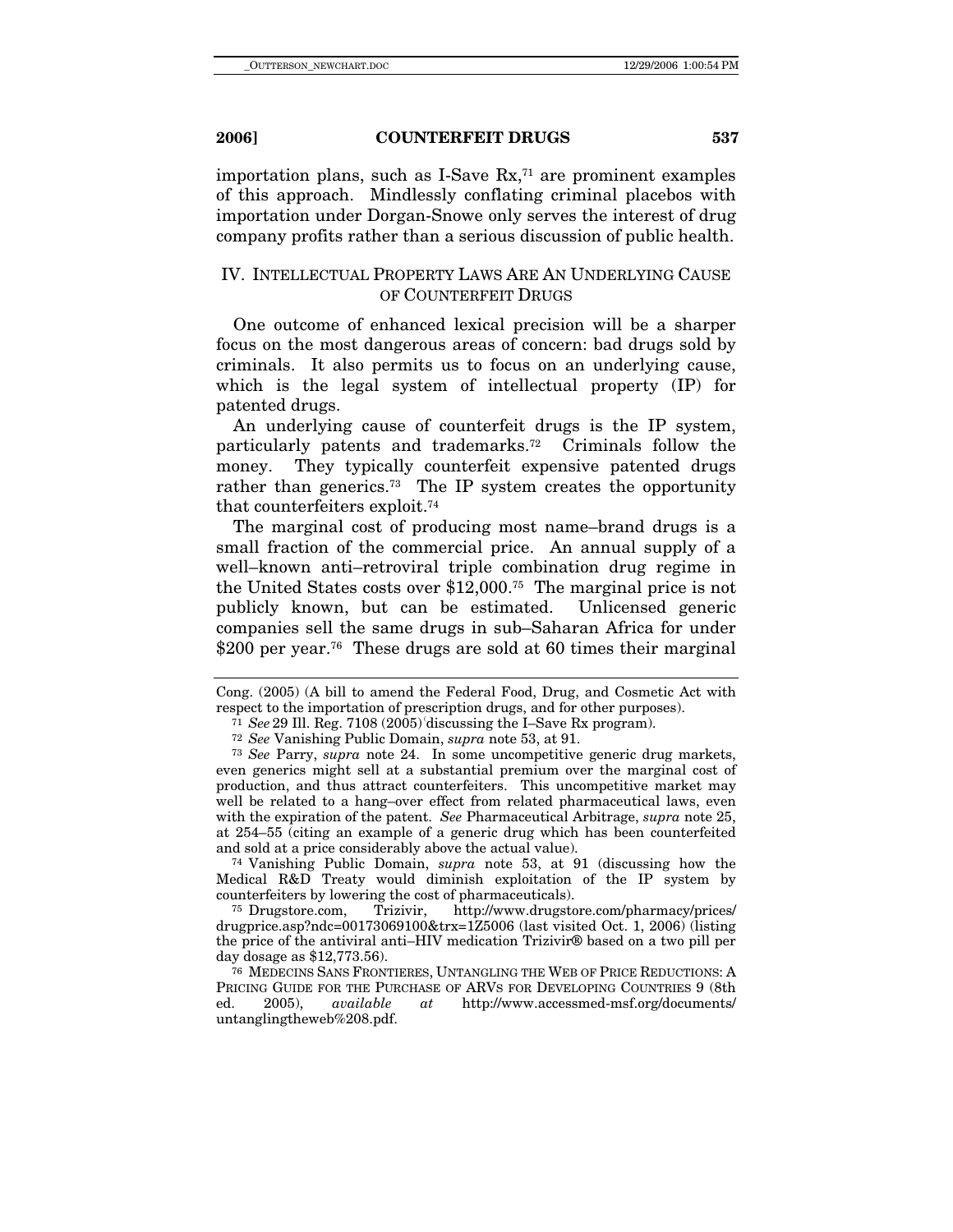cost (a "pricing ratio" of  $60:1$ ).<sup>77</sup> This ratio would not be possible absent IP laws and the related branding efforts of drug companies. High pricing ratios attract counterfeiters.

This is not an isolated example. Many patented drugs exhibit this profile (see Table 1). Industry estimates suggest that the average variable cost of patented drugs accounts for an average of 15% of the final price,78 yielding an average pricing ratio of more than 6:1. Some pricing ratios are much higher: generic ciprofloxacin is sold in some places at less than 0.4% of the price of the most expensive sources in the U.S., a pricing ratio of 264:1.79 Others have found pricing ratios of 200:1 in global markets for vaccines and contraceptives.<sup>80</sup>



**Table 1. Rx Pricing Ratios** 

Outterson, Pharmaceutical Arbitrage, 5 Yale J H Pol'y, L & Ethics 193 (2005).

<sup>77</sup> *See* Drugstore.com, *supra* note 75; MEDECINS SANS FRONTIERES, *supra* note 76 (showing that the price charged in the United States is approximately sixty times the price charged in sub–Saharan Africa for the same drug).

<sup>78</sup> Tomas J. Philipson & Anupam B. Jena, *Dividing the Benefits from Medical Breakthroughs: The Case of HIV/AIDS Drugs,* THE MILIKEN INSTIT. REV. 46, 51 (2006). 79 Pharmaceutical Arbitrage, *supra* note 25, at 254. 80 Ellen 't Hoen & Suerie Moon, *Pills and Pocketbooks: Equity Pricing of* 

*Essential Medicines in Developing Countries* 222 (Medecins Sans Frontieres, DND Working Group 2001), *available at* http://www.accessmed-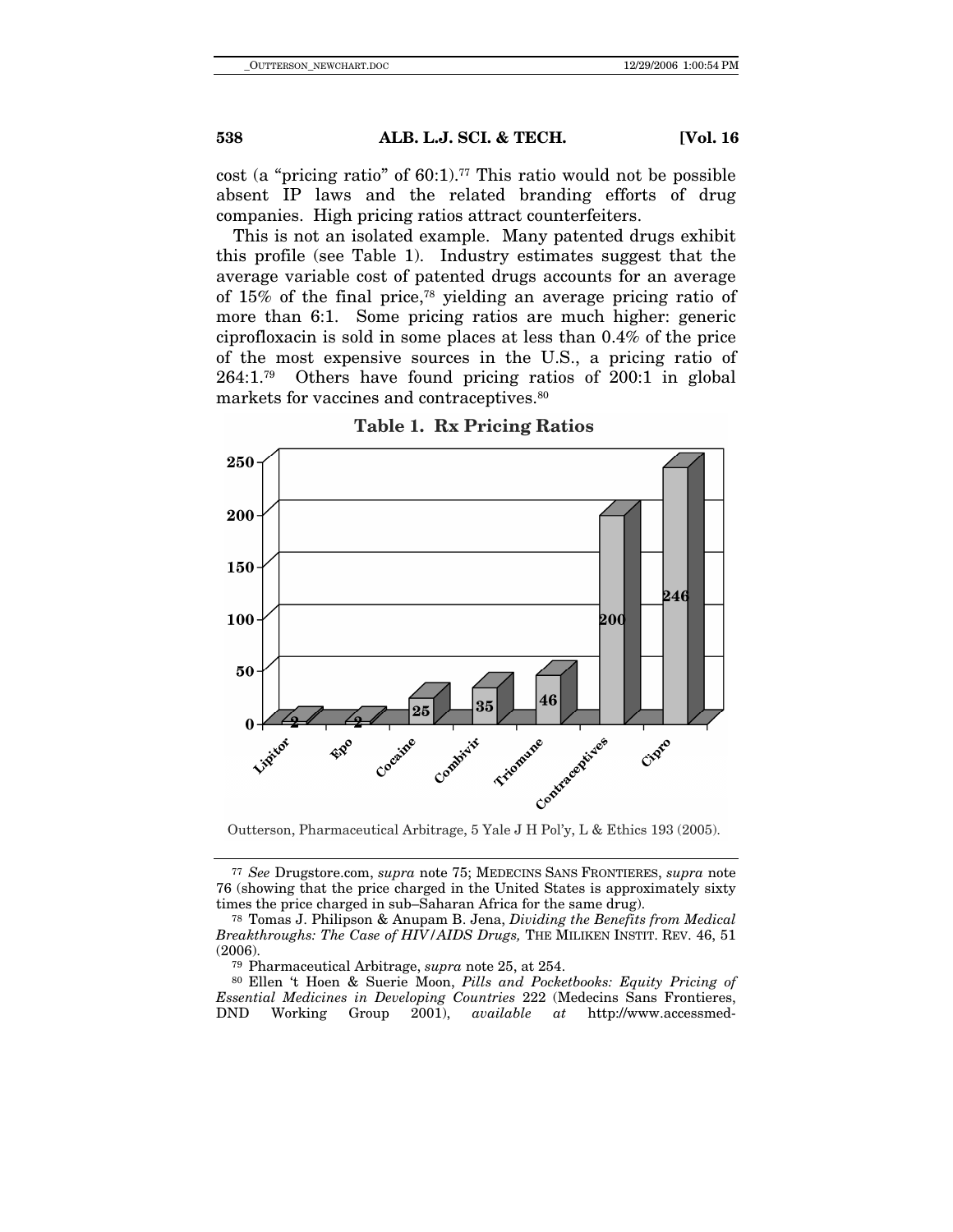By way of comparison, one of us (KO) has previously estimated the pricing ratio for cocaine at  $25:1.^{81}$  The potential returns from parallel importation of some patented drugs are higher than cocaine by an order of magnitude.82 Patented drugs are especially attractive if the markets are less crowded and law enforcement is less diligent.83

The story gets worse. These ratios are built by comparing safe and effective versions of a drug sold in different markets.84 All of these pricing ratios assume that the criminal intends to deliver actual functional pharmaceuticals.85 This assumption is generally true in illegal narcotic markets. When criminals market cocaine, they need to deliver the expected (and observable) biochemical effect: customers want to get high. Delivering a placebo will not only destroy customer loyalty and repeat business, but it may also result in violence.

However, many patented drugs do not deliver an effect that is immediately observable to the patient. If a patient takes a placebo instead of a drug such as atorvastatin calcium (Lipitor), the patient may not notice the lack of therapeutic effect for months.<sup>86</sup> By the time it is noticed, it may be very difficult to re– trace the supply chain to the point where the counterfeit was introduced.87 Some commentators reluctantly acknowledge that

<sup>85</sup> Liang, *supra* note 57.

msf.org/prod/publications.asp?scntid=20920021811218&contenttype=PARA&

<sup>&</sup>lt;sup>81</sup> *See* Pharmaceutical Arbitrage, *supra* note 25, at 262 (comparing the street price in producing countries and the street price in the US).

<sup>&</sup>lt;sup>82</sup> See id. at 254 (showing that the Cipro pricing ratio is 246:1 as opposed to cocaine at a ratio of 25:1). 83 Liang, *supra* note 57. Brian Liang and others have decried the poor law

enforcement resources dedicated to pharmaceutical counterfeiting. 84 *See* Pharmaceutical Arbitrage, *supra* note 25, at 263–64 (discussing a case

where patented drugs were packaged for the African market but sold to the European market).

<sup>86</sup> *See*, *e.g.*, Brown, *supra* note 21 (recounting an incident where it took several weeks before a patient became aware that the Epogen he was taking was counterfeit, even where there were noticeable side effects). For other drugs, such as analgesics or erectile dysfunction drugs, it may well be possible for the patient to quickly identify the therapeutic failure. But if the counterfeit drug was introduced into the supply chain at an unknown point, it might still be difficult to find the counterfeiter. Gaul & Flaherty, *supra* note 67, at A1, A15. 87 *See* Brown, *supra* note 21 (noting that one victim's counterfeit drugs

changed hands "at least 11 more times" after it first entered the marketplace).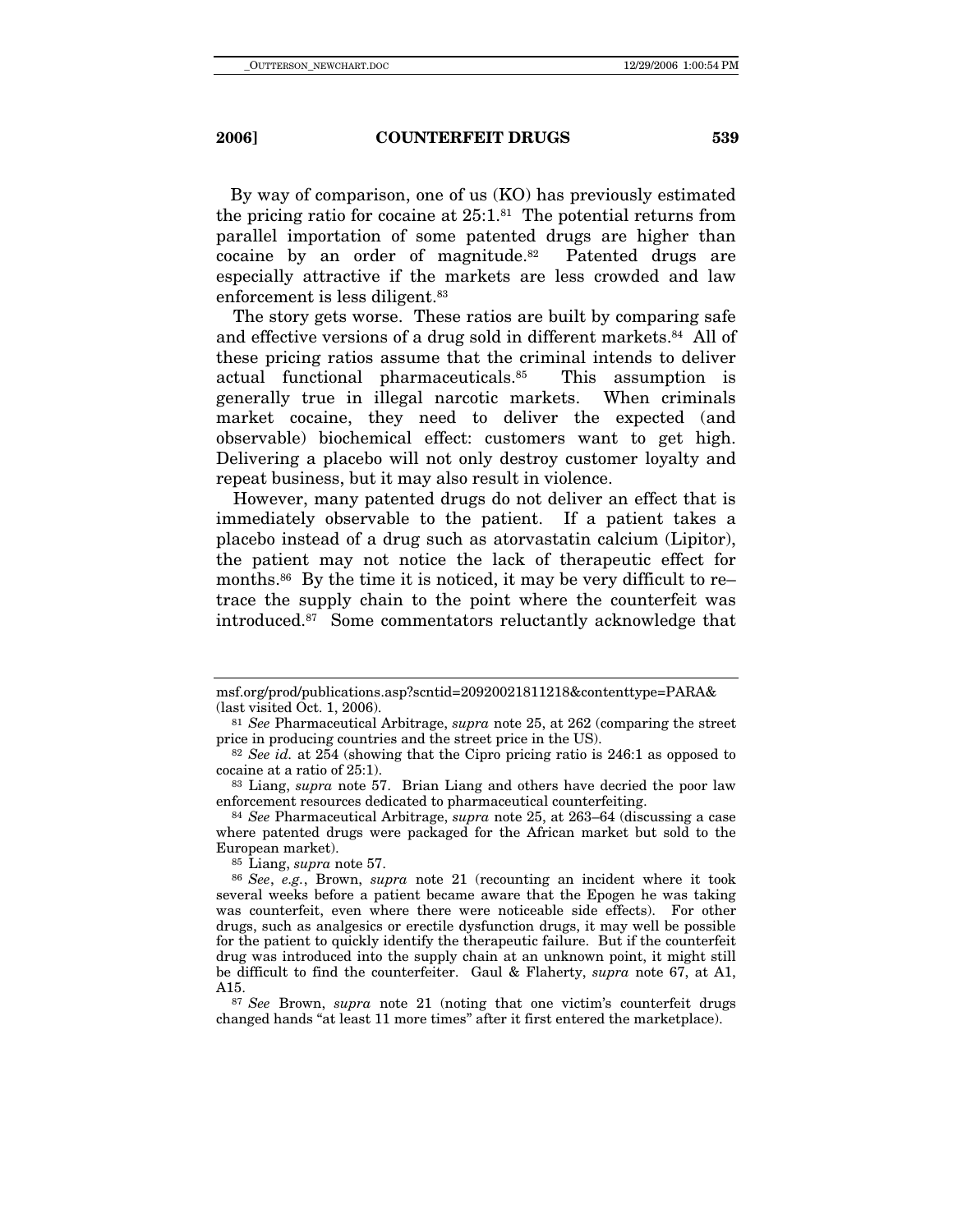counterfeit drugs are something of a "perfect crime."88

For drugs that do not produce an immediately observable therapeutic effect, criminals need not go to the trouble to procure and ship the actual drugs. Any placebo will do, at a fraction of the cost of either obtaining the correct API to manufacture pills, or obtaining cheaper versions of the medicine via parallel trade.<sup>89</sup> Criminal enterprises may be increasingly involved in pharmaceutical counterfeiting.90

At this point the reader may complain that blaming the IP system for counterfeiting is akin to blaming the law for crime. $91$ That position may not be as controversial as it may first appear. The Apostle Paul, writing to the Church in Rome said: "And where there is no law there is no transgression<sup>"92</sup> and "Indeed I would not have known what sin was except through the law. For I would not have known what coveting really was if the law had not said, 'Do not covet.'"93 However, we are not opening a discussion of law and sin. The narrower point is that if the ostensible goal of pharmaceutical IP law is to promote innovation, then counterfeiting demonstrates that the law is ill– suited to achieving that goal. $94$  This is especially true if alternatives are available which fund R&D without creating the pricing ratios found attractive by counterfeiters.

<sup>88</sup> LEW KONTNIK, PHARMACEUTICAL COUNTERFEITING: PREVENTING THE PERFECT CRIME 1, *available at* http://www.fffenterprises.com/web\_pages/ anticounterfeiting.html, at 1 (last visited Oct. 1, 2006)

<sup>. 89</sup> Brown, *supra* note 21 (discussing methods used to create counterfeit drugs). *See* Pharmaceutical Arbitrage, *supra* note 25, at 205–06 (explaining that parallel trading involves purchasing drugs in lower–priced markets and re–selling them in higher-priced markets).

<sup>90</sup> *FDA Eyes New Tactics Against Fakes*, CBS NEWS, Oct. 3, 2003, *available at* http://www.cbsnews.com/stories/2003/09/26/health/main575354.shtml (last visited Oct. 1, 2006) (indicating that organized crime groups are attracted to the sale of counterfeit pharmaceuticals because of financial incentive).<br><sup>91</sup> ALLIANCE AGAINST COUNTERFEITING & PIRACY, PROVING THE CONNECTION 7,

*available at* http://www.allianceagainstiptheft.co.uk/Proving-the-Connection.pdf (last visited Oct. 1, 2006) (noting various incentives for selling counterfeit products).<br><sup>92</sup> *Romans* 4:15 (New International Version).<br><sup>93</sup> *Id.* at 7:7.<br><sup>94</sup> *See* Carsten Fink & Patrick Reichenmiller, *Tightening TRIPS: The* 

*Intellectual Property Provisions of Recent US Free Trade Agreements*, TRADE NOTE 20 (World Bank Group/Int'l Trade Dep't) Feb. 7, 2005, at 9, *available at* http://siteresources.worldbank.org/INTRANETTRADE/Resources/Pubs/TradeNo te20.pdf (explaining that the lack of flexibility when attempting to overcome drug patents "can have a detrimental impact on public health.").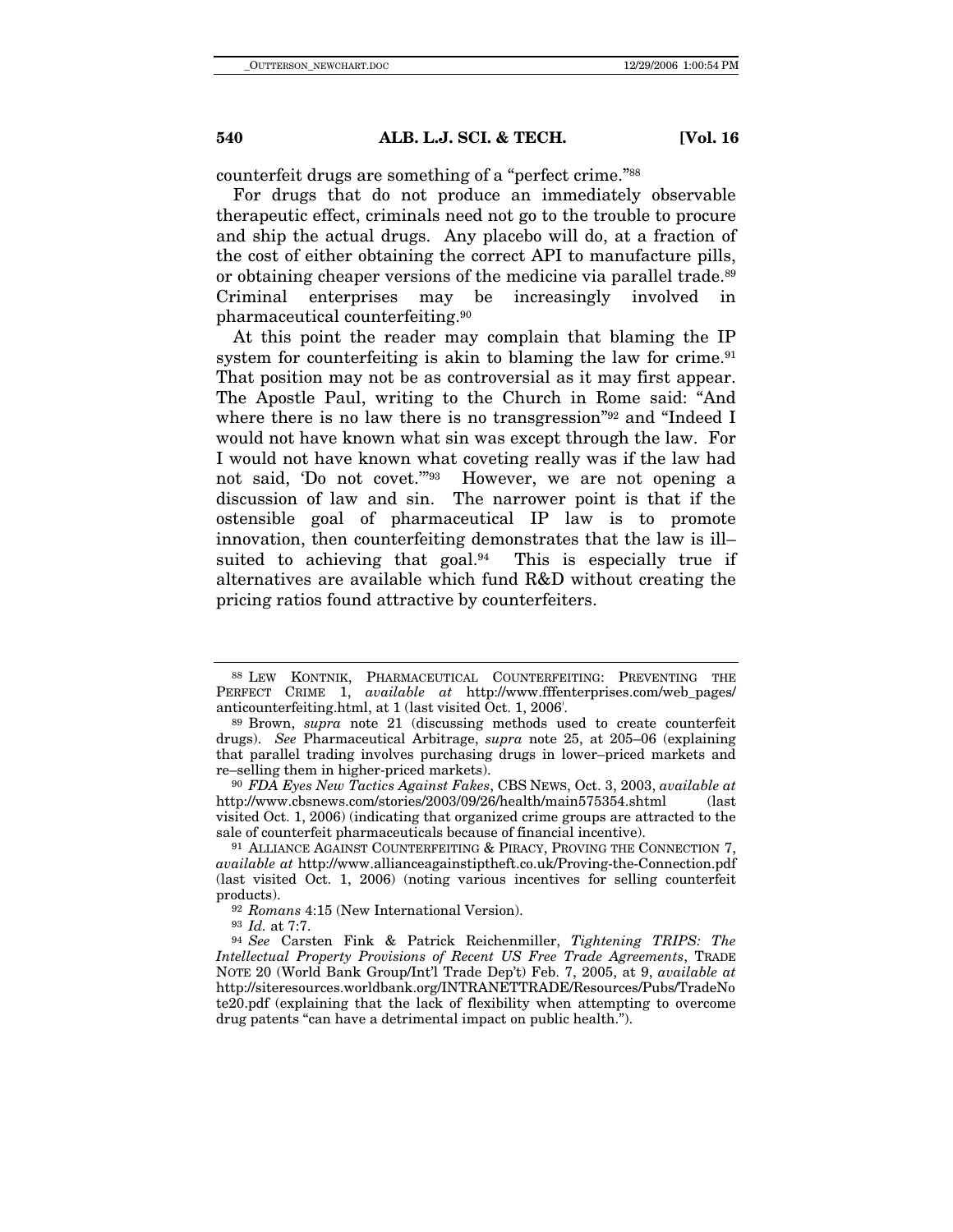## *A. Counterfeiting Is A Major Threat To Pharmaceutical Innovation*

Counterfeits are an imminent danger to innovation. While the FDA still considers it a relatively rare practice,<sup>95</sup> counterfeiting is nevertheless growing rapidly in the United States and in other high–income markets.<sup>96</sup> In 2000, the estimated value of EU pharmaceutical counterfeiting was more than 1.5 billion Euros.97 In 2003, the United Kingdom–based Anti–Counterfeiting Group estimated that 5.8% of pharmaceutical company annual revenue is lost due to counterfeiting,<sup>98</sup> and recent estimates range even higher.<sup>99</sup> Given a pharmaceutical global market exceeding \$500 billion, the total lost to counterfeiting may exceed \$30 billion per year.100 If true, counterfeiting is a major threat not only to public health, but also to innovation, far outstripping the limited potential damage from government reimbursement systems and equitable access programs.

<sup>95</sup> COUNTERFEIT DRUG TASK FORCE INTERIM REPORT, *supra* note 27. 96 The FDA estimates that pharmaceutical counterfeiting has increased in the past few years. *See, e.g.*, Mary Pat Flaherty & Gilbert M. Gaul, *Anti– Counterfeit Steps by Drugmakers Sought: Legislators' Goal Is To Halt Illegal Sales*, WASH. POST, Jan. 17, 2004, at A11; Mary Pat Flaherty & Gilbert M. Gaul, *Miami Man Charged with Selling Counterfeit Lipitor*, WASH. POST, Dec. 6, 2003, at E1; Mary Pat Flaherty & Gilbert M. Gaul, *Lax System Allows Criminals to Invade the Supply Chain*, WASH. POST, Oct. 22, 2003, at A1. These articles were part of a series of articles on counterfeit drugs by Mary Pat Flaherty and Gilbert M. Gaul that ran in the Washington Post during Fall 2003/Winter 2004. The Wall Street Journal has also covered the story. Anna Wilde Mathews & Heather Won Tesoriero, *Bogus Medicines Put Spotlight on World of Drug Distributors*, WALL ST. J., Sept. 29, 2003, at A1. 97 Pharmaceutical Arbitrage, *supra* note 25, at 269–70.

<sup>&</sup>lt;sup>98</sup> THE ANTI–COUNTERFEITING GROUP, WHY YOU SHOULD CARE ABOUT DUNTERFEITING 14 (2003), *available at* http://www.a-cg.com/guest\_ COUNTERFEITING 14 (2003), *available at* http://www.a-cg.com/guest\_ frames.html. 99 *See* Bryan A. Liang, *supra* note 57 (stating that expenditures in the U.S.

for prescription drugs is about \$230 billion, while the worldwide sales of counterfeit drugs equals approximately \$32 to \$35 billion dollars annually, meaning an average loss of 13% of sales revenues to the counterfeit markets). 100 *See* David Greising & Bruce Japsen, *Pharmaceutical Companies Feeling* 

*Potent Effect of Fakes*, CHICAGO TRIB., Nov. 20, 2005, *available at* http://www.chicagotribune.com/business/chi-0511200306nov20,1,2099145.story ?coll=chi-business-utl (last visited Oct. 1, 2006) (citing a World Health Organization study finding that counterfeit drugs cost the pharmaceutical industry \$32 billion a year; *Global Pharmaceutical Market Grew 7% in 2005 to \$602 Billion; Emerging Markets in Asia, Latin America and Eastern Europe Gain Strength*, FINFACTS IRELAND, Mar. 22, 2006, *available at* http://www.finfacts.com/irelandbusinessnews/publish/printer\_1000article\_1000 5271.shtml.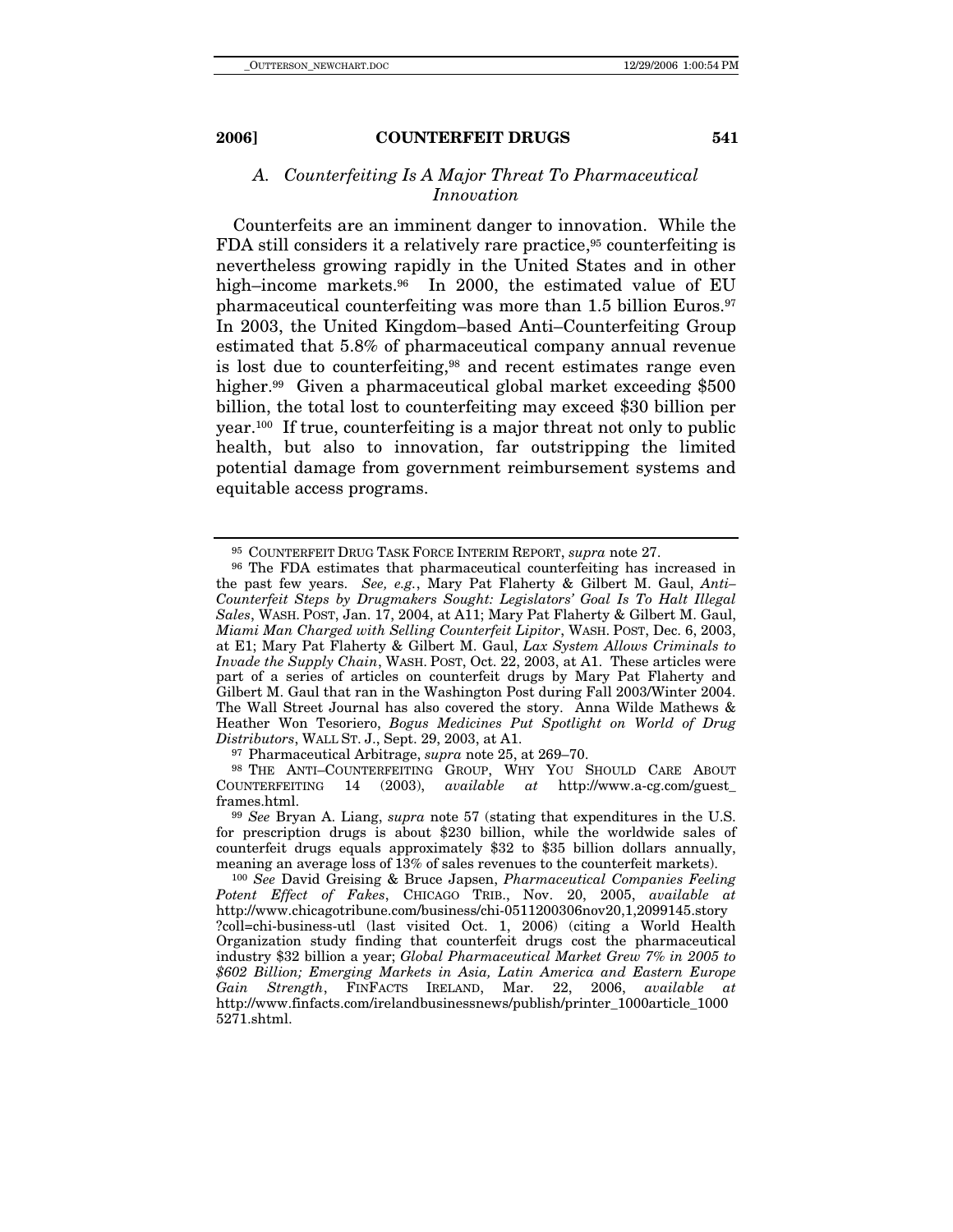## *B. Government Reimbursement Systems In High–Income Countries Are A Less Significant Threat*

The patent–based drug industry argues that European–style government reimbursement systems threaten pharmaceutical innovation.101 The industry and the US Department of Commerce have attacked high–income countries for their price– conscious reimbursement systems for drugs, labeling these efforts as "price controls." 102 Name calling of this sort ignores the fact that many US government programs employ similar or more restrictive techniques, including Medicaid, the US Public Health Service, the Veterans' Administration, or the Federal Supply Schedule.<sup>103</sup> The sum of the allegedly lost patent rents equals no more than \$7.5 billion per year, $104$  and is likely to be much smaller, as low as  $$355$  million.<sup>105</sup> In any case, these numbers are much smaller than the pharmaceutical patent rents lost to counterfeiting.106

## *C. Alternatives To Patent–Based R&D Cost Recovery May Eliminate The Incentive To Counterfeit*

A possible solution to reduce the incentive to counterfeit would be to remove R&D costs from the retail pricing system. Generally, these proposals fund R&D as a global public good through a variety of approaches. A prominent example of this approach is the Hubbard-Love R&D Treaty.107 Broadly similar

revenues from raising foreign prices would result in \$5.3 to \$8 billion in additional Research and Development (R&D), but pointing out the controversial nature of the feasibility of raising prices and predicting the potential revenue increases will be limited to approximately ¼ of that estimated by the industry). 106 *See infra* Part III.A. (stating that approximately \$30 billion is spent

annually on counterfeit medication which could otherwise be spent on licensed pharmaceuticals which would increase R&D funds by approximately \$9 billion, assuming, as the Department of Commerce did, that 1/3 of profit increases will be reinvested into R&D). 107 *See*, *e.g.*, Tim Hubbard, Remarks at Colombia Univ.: Alternatives to the

Price System (Dec. 4, 2003), available at

<sup>101</sup> *See* innovation.org, Preserving Incentives for Innovation, http://www.innovation.org/index.cfm/InnovationToday/KeyIssues/Preserving\_In centives\_for\_Innovation (last visited Oct. 1, 2006). 102 INT'L TRADE ADMIN., U.S. DEP'T OF COMMERCE, PHARMACEUTICAL PRICE

CONTROLS IN OECD COUNTRIES: IMPLICATIONS FOR U.S. CONSUMERS, PRICING, RESEARCH AND DEVELOPMENT, AND INNOVATION viii (2004), *available at* http://trade.gov/td/chemicals/drugpricingstudy.pdf.<br><sup>103</sup> Kevin Outterson, *supra* note 45 at 55–56.<br><sup>104</sup> *Id.* at 58.<br><sup>105</sup> *Id.* at 59 (stating that a report based on industry data estimates increased